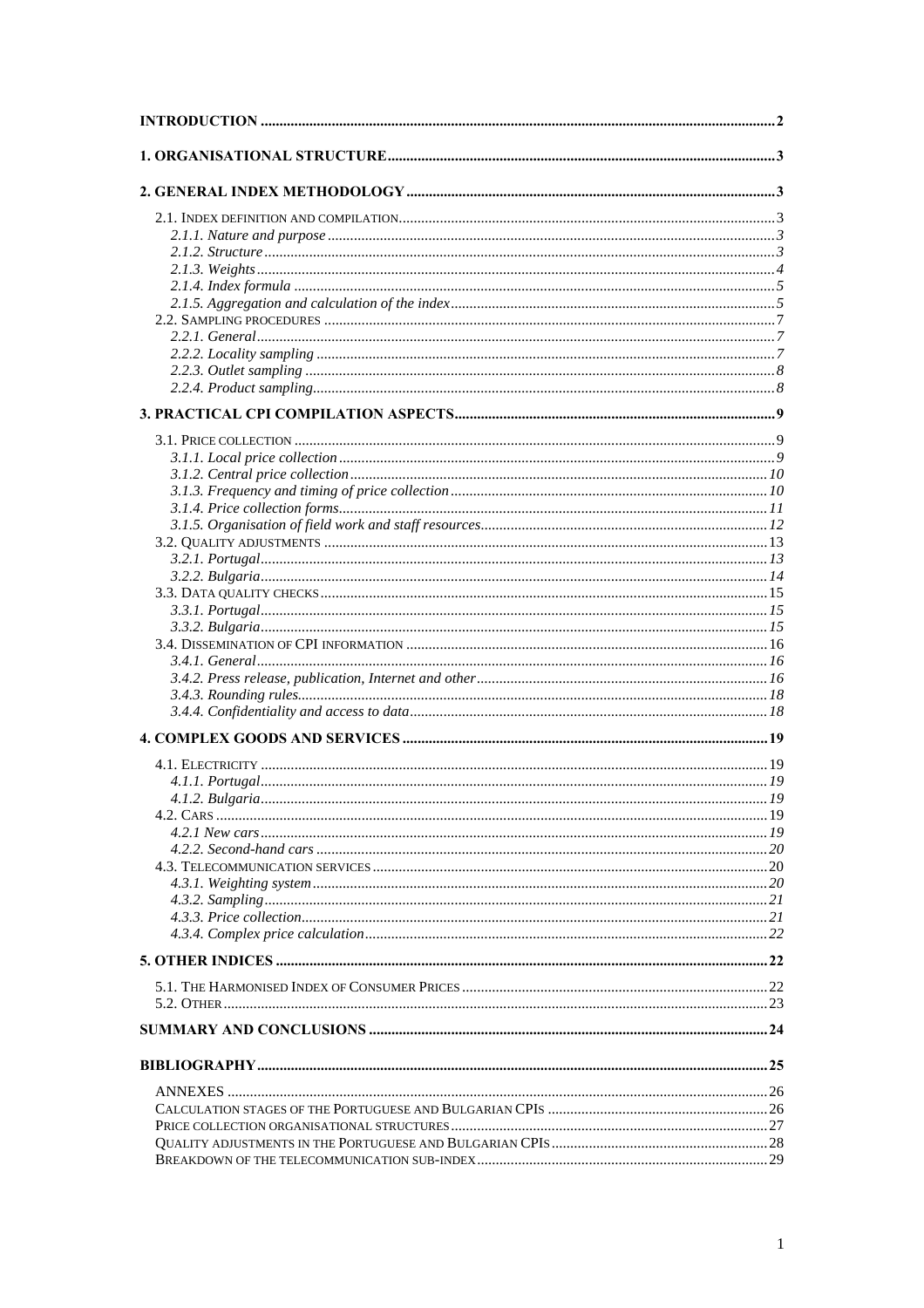### **INTRODUCTION**

The general objectives of this paper are twofold. Firstly, it aims to compare the Portuguese and Bulgarian consumer price indices and their compilation practices. Secondly, it attempts to identify some areas in which the CPI compilation methodology could be improved.

In both countries, the consumer price index (CPI) is defined as an index of 'pure price change' and is mainly intended to measure inflation. The two CPIs are also used as deflators in National Accounts, in wage negotiations and in index linking of interest, rents and other contractual payments.

In both countries, CPI improvements are analysed and implemented by the national statistical institutes. Both countries have advisory boards where main users' opinions are represented and taken into consideration.

Notwithstanding these similarities, the Portuguese and Bulgarian experiences in terms of CPI production are quite different. While the regular production of the Portuguese CPI goes back as far as 1929, the Bulgarian CPI is still rather 'young' as statistics on consumer prices have only been produced since 1990.

In addition to the national CPI, the Harmonised Index of Consumer Prices (HICP) is also compiled in both countries. Other indices published alongside the CPI are, in Portugal, a core inflation index and, in Bulgaria, a special price index known as the 'Price Index for a Small Basket'.

This paper is organised into six chapters. The first chapter briefly describes the organisational structure on which the production of the CPI is based in the two countries. The second chapter focuses on the methodological differences between the two indices. The third chapter revolves around practical CPI compilation aspects such as price collection, quality adjustment procedures, data quality checks and dissemination of results. The fourth chapter presents three cases of complex goods and services (electricity, cars and telecommunication services) in more detail. The fifth chapter gives a short overview of other price indices that are calculated in the two countries. The last chapter summarises the main findings and conclusions.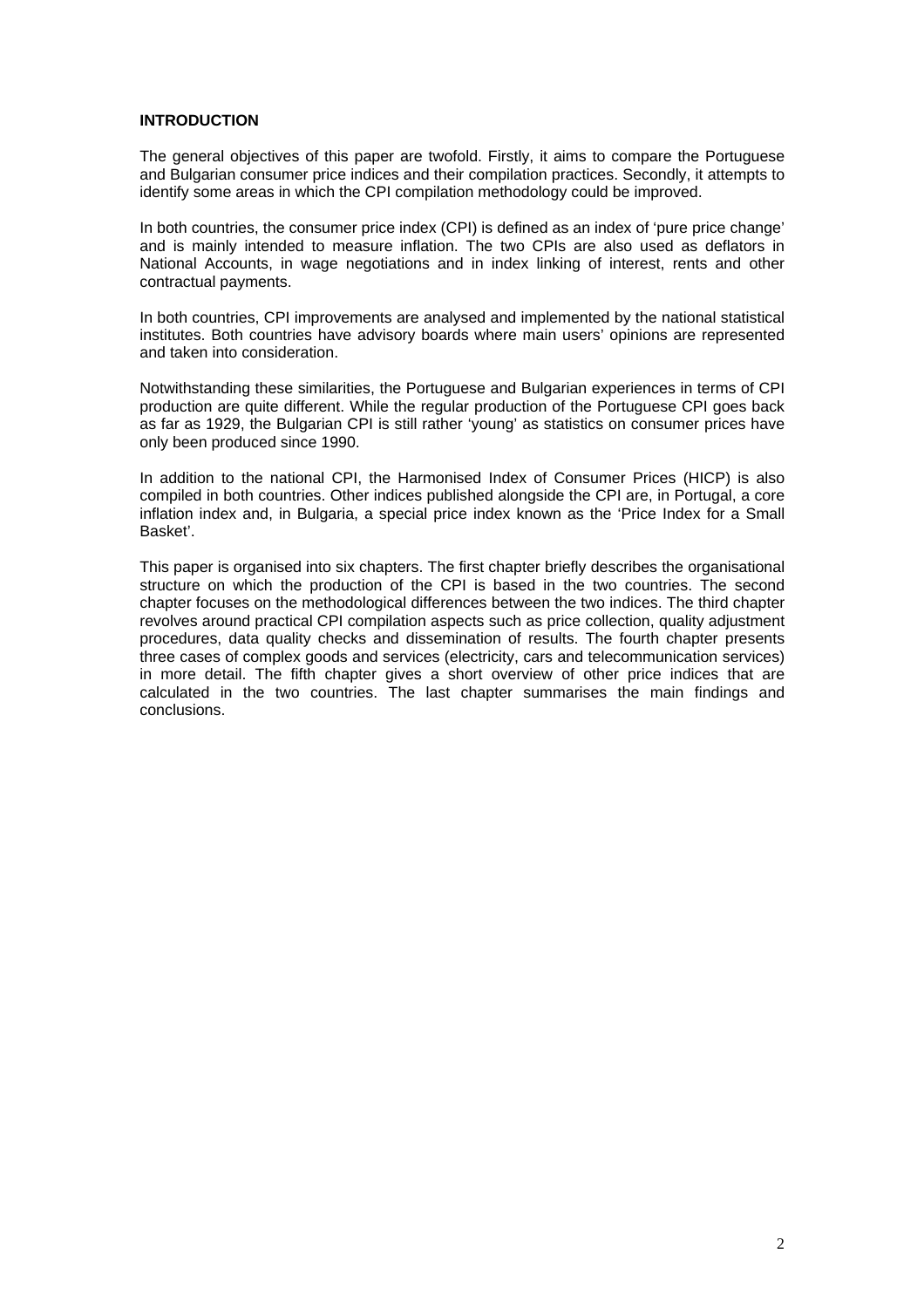### **1. ORGANISATIONAL STRUCTURE**

CPI work is organised in a slightly different way in the two countries. In Portugal, the CPI is produced in the Department for Short Term Economic Analysis. This department is divided into several units, which are mainly focused on the production of short-term statistics (CPI, short-term indicators, HICP, production price index, business and consumer surveys, purchasing power parities, etc). The head of the department co-ordinates all statistical production, research and administrative tasks. The CPI unit, which also produces the HICP and other price indices, currently consists of six people and is responsible for the whole CPI statistical project. Three of the six are in charge of the validation of the data at a national level. Their work is monitored by a national CPI co-ordinator who, together with the remaining two people, is responsible for CPI calculation, development of methodological tasks and research work.

In Bulgaria, the CPI is produced in the CPI division, part of the Demographic and Social Statistics department of the National Statistical Institute (NSI). Several statistics are produced there. The director co-ordinates the production and research process and, at the same time, has administrative responsibilities. As well as compiling the CPI, the CPI division is also responsible for two additional surveys one on dwelling prices and another on prices in cooperative markets. The head of the division has both production and administrative responsibilities. Currently, six people (the head of division included) work in the CPI division. All of them have responsibilities in terms of data validation, CPI and HICP production (including the development of the methodology and research work). The staff are also responsible for the above-mentioned additional surveys.

### **2. GENERAL INDEX METHODOLOGY**

### **2.1. Index definition and compilation**

#### **2.1.1. Nature and purpose**

The Bulgarian and Portuguese indices are built upon the same methodological premises. The main ones are the following:

- in both countries, CPI is defined as a general indicator of 'inflation' (or 'deflation') and not as a cost-of-living index;
- the two indices are built as Laspeyres-type indices.

The Portuguese and Bulgarian CPIs are, therefore, designed to measure changes over time in the amount that consumers need to spend to purchase the same quantities of products which are considered to be representative of private consumption in the reference period.

The two CPIs are not especially aimed at measuring the level of prices over a fixed time period, but rather the change in this level between two time periods.

## **2.1.2. Structure**

In both countries, the CPI is structured according to the Classification of Individual Consumption by Purpose (COICOP). The structure is hierarchical and is built upon five main levels: division (2-digit level), group (3-digit level), class (4-digit level), sub-class (5-digit level) and elementary aggregates.

The following table compares the structure of the first four levels of the two indices.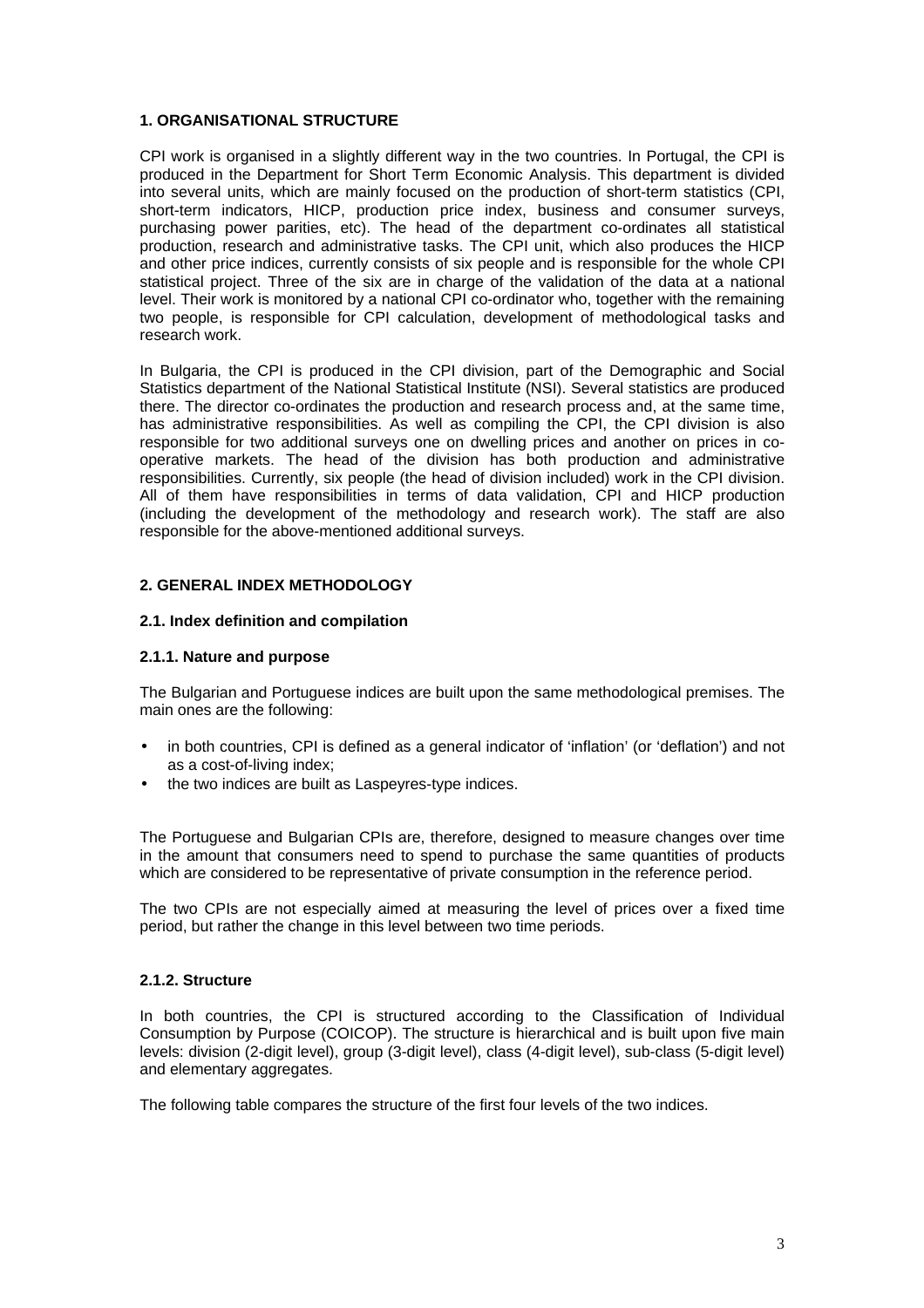| <b>COICOP Division</b>                 |                                                                          |    | <b>Groups</b> |    | <b>Classes</b> |     | Sub-<br>classes |  |
|----------------------------------------|--------------------------------------------------------------------------|----|---------------|----|----------------|-----|-----------------|--|
|                                        |                                                                          | P  | <b>BG</b>     | Р  | <b>BG</b>      | P   | <b>BG</b>       |  |
| 01                                     | Food and non-alcoholic beverages                                         | 2  | 2             | 11 | 11             | 60  | 36              |  |
| 02                                     | Alcoholic beverages and tobacco                                          | 2  | 2             | 4  | 4              |     | 4               |  |
| Clothing and footwear<br>2<br>03       |                                                                          | 2  | 6             | 6  | 10             | 12  |                 |  |
| 04                                     | Housing, water, gas and other fuels                                      | 4  | 4             | 9  | 11             | 10  | 12              |  |
| 05                                     | Furnishings, household equipment and routine<br>maintenance of the house | 6  | 6             | 12 | 11             | 21  | 20              |  |
| 06                                     | Health                                                                   | 3  | 3             | 7  | 7              | 9   | 7               |  |
| 07                                     | Transport                                                                | 3  | 3             | 13 | 10             | 16  | 12              |  |
| 08                                     | Communications                                                           | 3  | 2             | 3  | 3              | 3   | 5               |  |
| 09                                     | Recreation and culture                                                   | 6  | 6             | 17 | 17             | 20  | 20              |  |
| 10                                     | Education                                                                | 4  |               | 4  |                | 4   | 3               |  |
| 11                                     | Restaurants and hotels                                                   | 2  | 2             | 3  | 3              | 4   | 3               |  |
| 12<br>Miscellaneous goods and services |                                                                          | 6  | 5             | 10 | 9              | 12  | 20              |  |
| 00                                     | Total                                                                    | 43 | 38            | 99 | 93             | 176 | 154             |  |

#### **Table 1: Number of groups, classes and sub-classes**

INE (2003), Consumer Price Index base 100 = 2002 – Methodological notes.

NSI (2003), unpublished data.

As can be seen above, the number of the groups and classes considered do not vary much in the two indices. However, there is a bigger difference concerning the number of sub-classes covered by the two indices. This is partly due to the different consumption patterns shown by the population of the two countries.

## **2.1.3. Weights**

In both countries, weights are defined according to the concept of Household Final Monetary Consumption Expenditures used in the System of National Accounts.

Furthermore, Household Budget Surveys (HBS) are the main source for CPI weight definition in the two countries.

Perhaps one of the biggest differences between the weighting systems of the two indices is the treatment of 'games of chance' (i.e. betting and gambling). While Portugal includes this item in its CPI, Bulgaria does not. In this instance, Bulgaria follows the rules of the Harmonised Index of Consumer Prices (HICP) more closely than the Portuguese CPI.

In Portugal and in Bulgaria, the information derived from the HBS is further combined with other data sources in order to obtain more disaggregated weights. The use of these data sources is, however, greater in Portugal than in Bulgaria. Examples of these data sources include the following (Portugal):

- fuel sales per type of fuel;
- vehicle sales figures according to the cylinder class and the make;
- information on the consumption of fixed line and mobile phone services;
- information about insurance activity, by non-life insurance categories.

At the moment, the Bulgarian CPI is only using additional weight data sources for telecommunication services and electricity.

In general, both countries follow the same weight derivation procedures. It would be beneficial if, in the future, the HBS in the two countries could, when appropriate, provide more detailed information. Another possible development in this area could be the identification and exploration of additional weight data sources.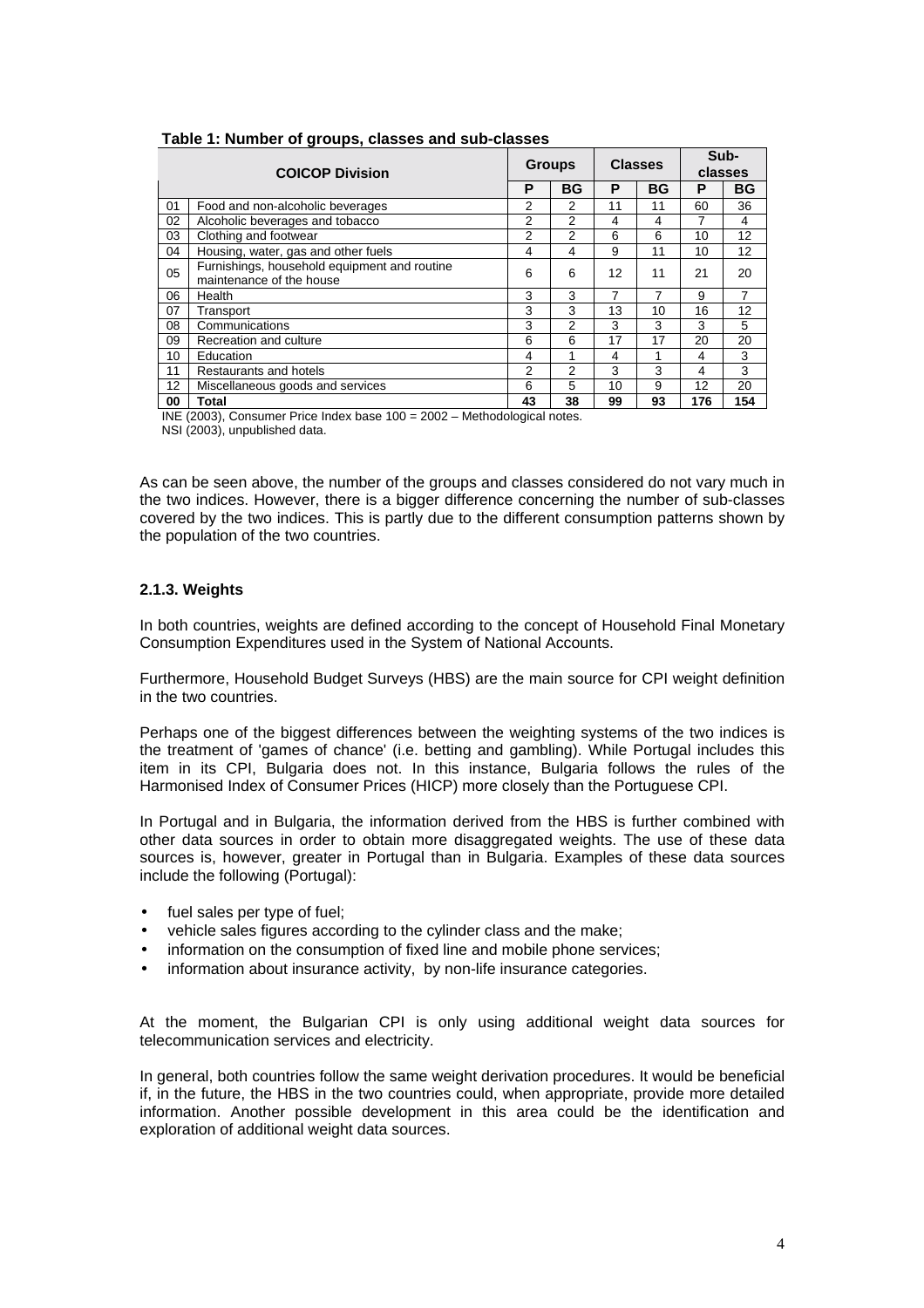### **2.1.4. Index formula**

The Laspeyres formula is used as the main conceptual reference in the compilation of the Portuguese and Bulgarian CPIs. The formula can be stated in the following manner:

$$
I_{t,0} = \frac{\sum_{i} w_{i,0} \cdot \frac{p_{i,t}}{p_{i,0}}}{\sum_{i} w_{i,0}} \tag{1}
$$

where,

 $I_{\text{A}}$  is the price index, where *t* corresponds to the current period and 0 to the base period;

 $p_{i,0}$  $\frac{p_{i,t}}{p_{i,t}}$  is the price relative of the  $\it i^{\it th}$  product in period  $\it t$ ;

 $w_{i,0}$  is the expenditure weight of the  $\it i^{th}$  product in the total expenditure in reference period 0.

Since its origin in 1990, the Bulgarian CPI has always been chained on an annual basis using a Laspeyres formula. This procedure is quite flexible, enabling the index to take into account recent changes in consumers' behaviour and the introduction of newly significant goods in the CPI basket.

In Portugal, annually chained indices were adopted with the publication of the new CPI base year=2002. Prior to this date, the Portuguese CPI was a fixed base year index, with its expenditure weights being revised, on average, every five years.

Overall, both countries use the same linking methodology which consists of chaining together the old and new CPI series on an annual basis using December as the link (i.e. overlap) period. This methodology is presently applied to the compilation of the HICP and is generally accepted as good practice by many price experts.

## **2.1.5. Aggregation and calculation of the index**

The main similarities between the two indices are the following:

- the use of the Jevons formula at the lowest level of the CPI aggregation process;
- the adoption of the Laspeyres formula at the first level in which it is possible to use reliable weights.

The main differences between the Portuguese and the Bulgarian aggregation and calculation procedures stem from the different geographical stratification of the two indices. The differences are:

- the adoption, in the Portuguese CPI, of an aggregation process that follows regional stratification and, in the Bulgarian CPI, of an aggregation process aimed at the direct compilation of the national index;
- the use of weighted average prices in the calculation of elementary aggregates in the Portuguese CPI. Weights are derived from the Population Census. In the Bulgarian CPI, no such weighting system exists.

The regional stratification of the Portuguese CPI implies the implementation of more compilation stages than in the Bulgarian CPI. The main steps needed for the compilation of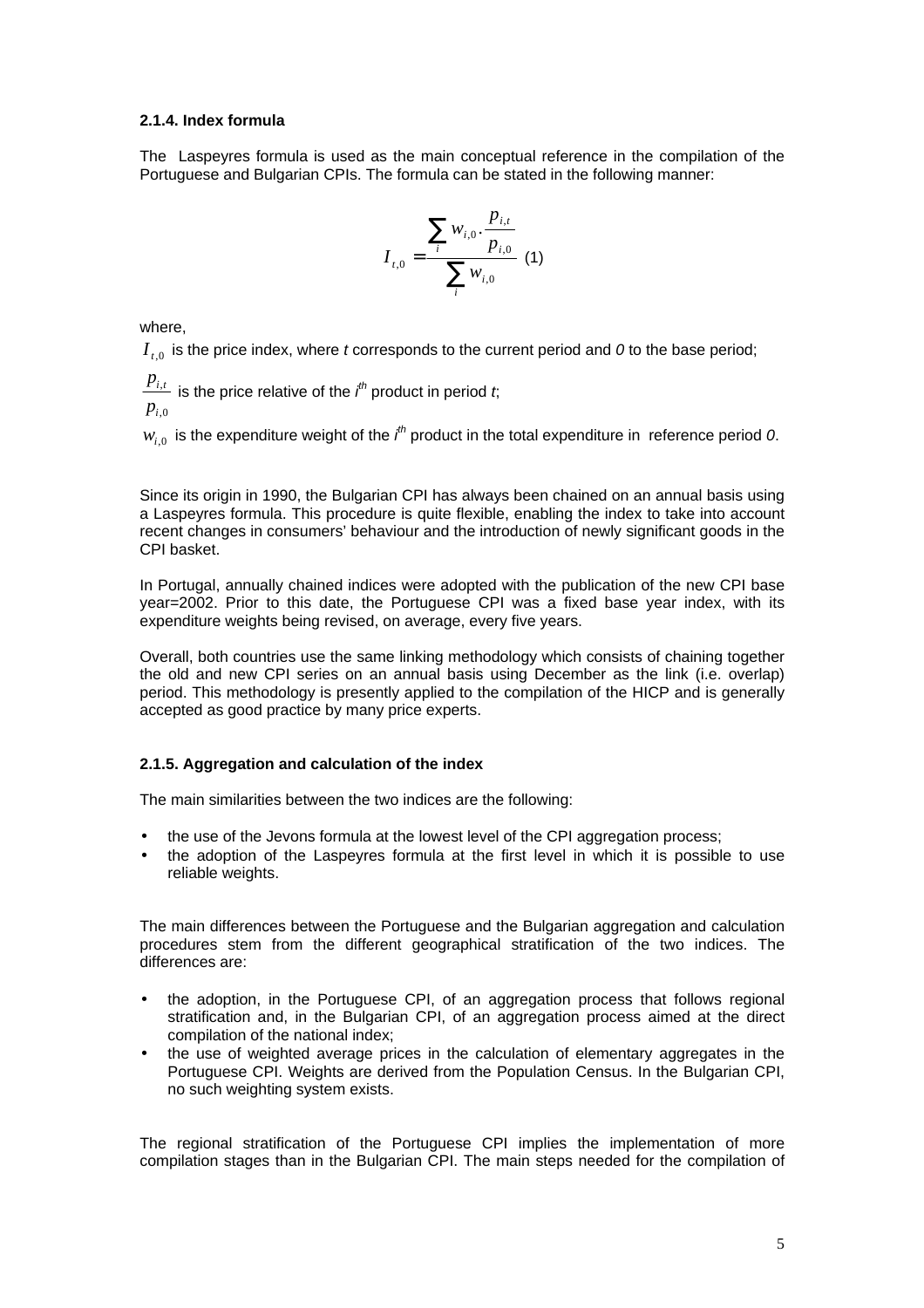the all-items CPI are shown below. A more detailed representation of the two processes is given in the annex.

| <b>Portugal</b> |                                                                           |    | <b>Bulgaria</b>                                         |  |  |  |
|-----------------|---------------------------------------------------------------------------|----|---------------------------------------------------------|--|--|--|
|                 | 1. calculation of average prices at the price<br>collection centre level; |    | 1. calculation of average national prices;              |  |  |  |
| 2.              | calculation of weighted average regional<br>prices;                       |    |                                                         |  |  |  |
| 3.              | elementary<br>calculation<br>οf<br>regional<br>indices;                   |    | 0f<br>calculation<br>national<br>elementary<br>indices; |  |  |  |
| 4.              | calculation of the regional all-items index;                              |    |                                                         |  |  |  |
| 5.              | calculation of the <i>national</i> all-items index.                       | 3. | calculation of the <i>national</i> all-items index.     |  |  |  |

From the comparison, it is possible to see that the two CPIs start the compilation at very different geographical stratification levels. The used formulas at each of the above-mentioned compilation steps are the following:

| Portugal                                                                                                          | <b>Bulgaria</b>                                               |
|-------------------------------------------------------------------------------------------------------------------|---------------------------------------------------------------|
| 1. $_{c} \overline{p}_{i,t} = \prod (p_{i,t})^{\frac{1}{n}}$<br>$i, i \in c$                                      | 1. $\overline{p}_{i,t} = \prod (p_{i,t})^{\frac{1}{n}}$       |
| 2. $\overline{p}_{i,t} = \sum_{c} \alpha_{c} \overline{p}_{i,t}$<br>$c$ , $c \in r$                               |                                                               |
| 3. $I_{i;t,0} = \frac{r P_{i,t}}{r P_{i,0}}$                                                                      | 2. $I_{i;t,0} = \frac{p_{i,t}}{p_{i,0}}$                      |
| $\sum_{i} w_i \cdot r I_{i;t,0}$<br>4. $_{r} I_{t,0} = \frac{i_{i} i \epsilon r}{\sum_{r} w_{i}}$<br>$i, i \in r$ |                                                               |
| 5. $I_{t,0} = \frac{\sum_{r} w_{r} I_{t,0}}{\sum_{r} w_{r}}$                                                      | $I_{t,0} = \frac{\sum_{i} w_i I_{i;t,0}}{\sum_{i} w_i}$<br>3. |

where,

 $_c$   $p$   $_{i,t}$  is the average price of the  $\it i^{\it th}$  product in period t at the price collection centre level;

- $r T_{t,0}$  is the index of region *r* in period *t*;
- $c_{c} \alpha$  is the ('population') weight of the  $c^{th}$  centre;

 $r_{\rm r}$   $w$  is the total expenditure weight of region  $r_{\rm r}$  ,  $w_{\rm r}=\sum_{i,i\in r}$  $i, i \in r$  $r_{r} w = \sum_{i} w_{i}$ , ;

 $w_i$  is the expenditure weight of the  $\it i^{th}$  product.

As can be seen from the formulas, expenditure weights are representative of each country's private consumption at a regional level in the case of Portugal and at a national level in the case of Bulgaria. Thus, the use of the Laspeyres formula (i.e., formula (1) in section 2.1.4) is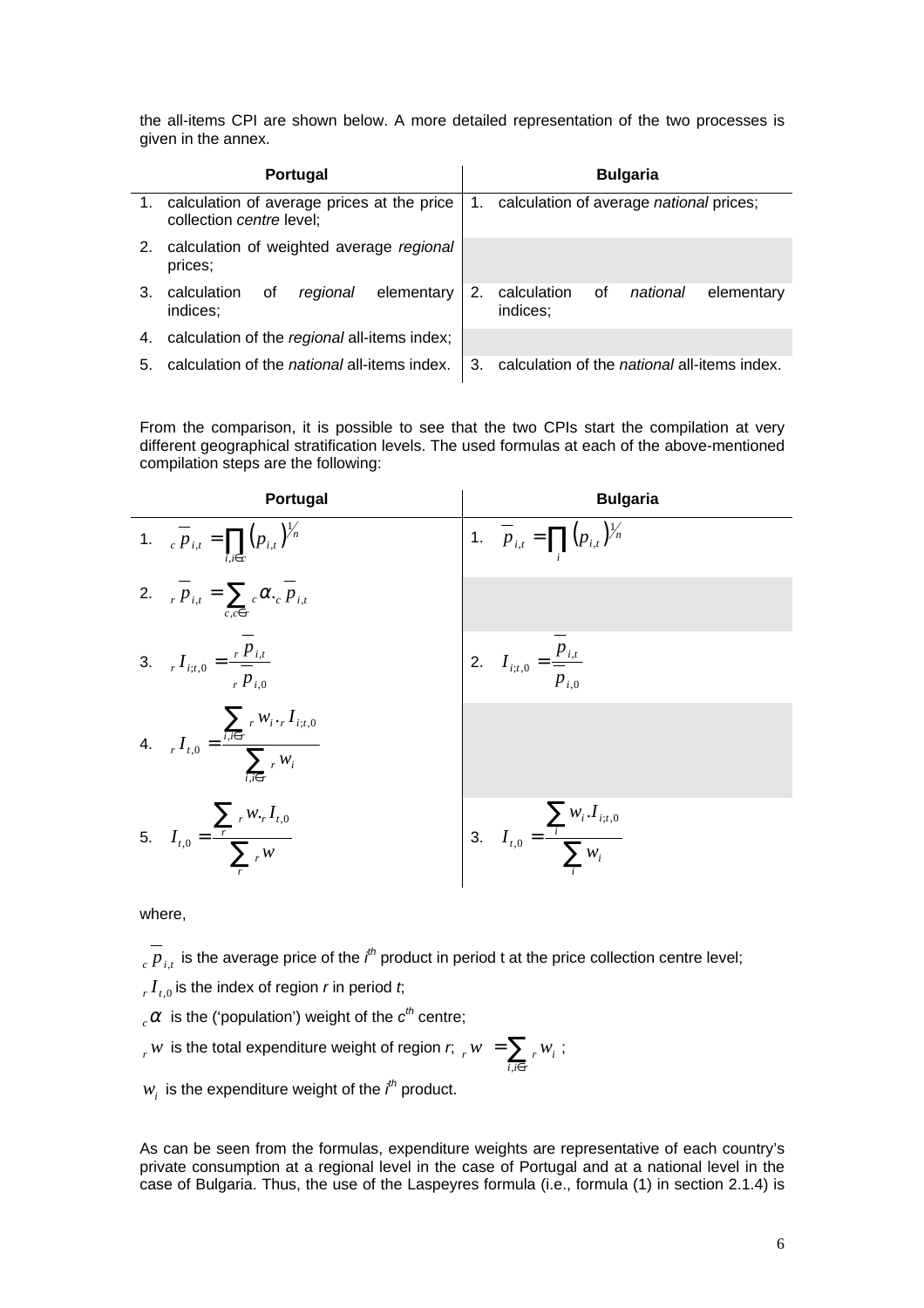only applicable to the Portuguese CPI at the fourth step and the Bulgarian CPI at the third step.

## **2.2. Sampling procedures**

## **2.2.1. General**

As mentioned above, the Portuguese CPI is regionally stratified. The sample sizes are defined according to the regional structure of the index. The table below shows the sample sizes by region:

| <b>Regions</b>          | Weights in the<br><b>National CPI</b> | Number of<br>prices | Number of<br>outlets | <b>Price/outlet</b><br>ratios |
|-------------------------|---------------------------------------|---------------------|----------------------|-------------------------------|
| <b>North</b>            | 33,2                                  | 26 9 20             | 4 0 5 4              | 7                             |
| Centre                  | 15,7                                  | 15 840              | 2 1 0 5              | 8                             |
| Lisbon and Tagus Valley | 40,2                                  | 26 795              | 4 0 31               | 7                             |
| Alentejo                | 4,3                                   | 9 3 6 8             | 1 0 4 8              | 9                             |
| Algarve                 | 3,3                                   | 7065                | 737                  | 10                            |
| Azores                  | 1,8                                   | 4 600               | 472                  | 10                            |
| Madeira                 | 1,5                                   | 2561                | 277                  | 9                             |
| Total                   | 100,0                                 | 93 149              | 12724                |                               |

### **Table 2: Portuguese CPI sample dimension 1**

Source: INE (2003), *Indices of consumer prices*, 100=2002, nº 1.

The Bulgarian CPI is calculated as a weighted average of the elementary aggregate indices which are, in contrast to the Portuguese CPI, defined at a national level. The sampling sizes of four basic groups of goods and services are shown in the following table:

| <b>Basic groups</b><br>of goods<br>and services | <b>Weights in the</b><br><b>National CPI</b> | Number of<br>prices | Number of<br>outlets | <b>Price/outlet</b><br>rations |
|-------------------------------------------------|----------------------------------------------|---------------------|----------------------|--------------------------------|
| Foods                                           | 40.9                                         | 13 646              | 953                  | 14                             |
| Non-foods                                       | 27,6                                         | 12 25 6             | 2 0 6 8              | 6                              |
| <b>Services</b>                                 | 27,0                                         | 3 0 3 4             | 1410                 | ົ                              |
| Catering                                        | 4,4                                          | 2 2 1 7             | 158                  | 14                             |
| Total                                           | 100,0                                        | 31 153              | 4589                 | $\overline{\phantom{0}}$       |

## **Table 3: Bulgarian CPI sample dimension**

Sources: NSI (2003), *www.nsi.bg;* unpublished data.

## **2.2.2. Locality sampling**

In both countries, the sample of localities is drawn using non-probability (i.e. cut-off) sampling techniques, in which part of the target population is deliberately excluded from the sample using the population size of each locality as the cut-off variable.

The term 'locality' does not, however, mean the same thing in the Portuguese and Bulgarian CPIs. This happens because the target population is not stratified in the same manner in the two countries. While in Bulgaria the population of localities is subdivided into several NUTS III

 1 'Actual rents for housing' excluded.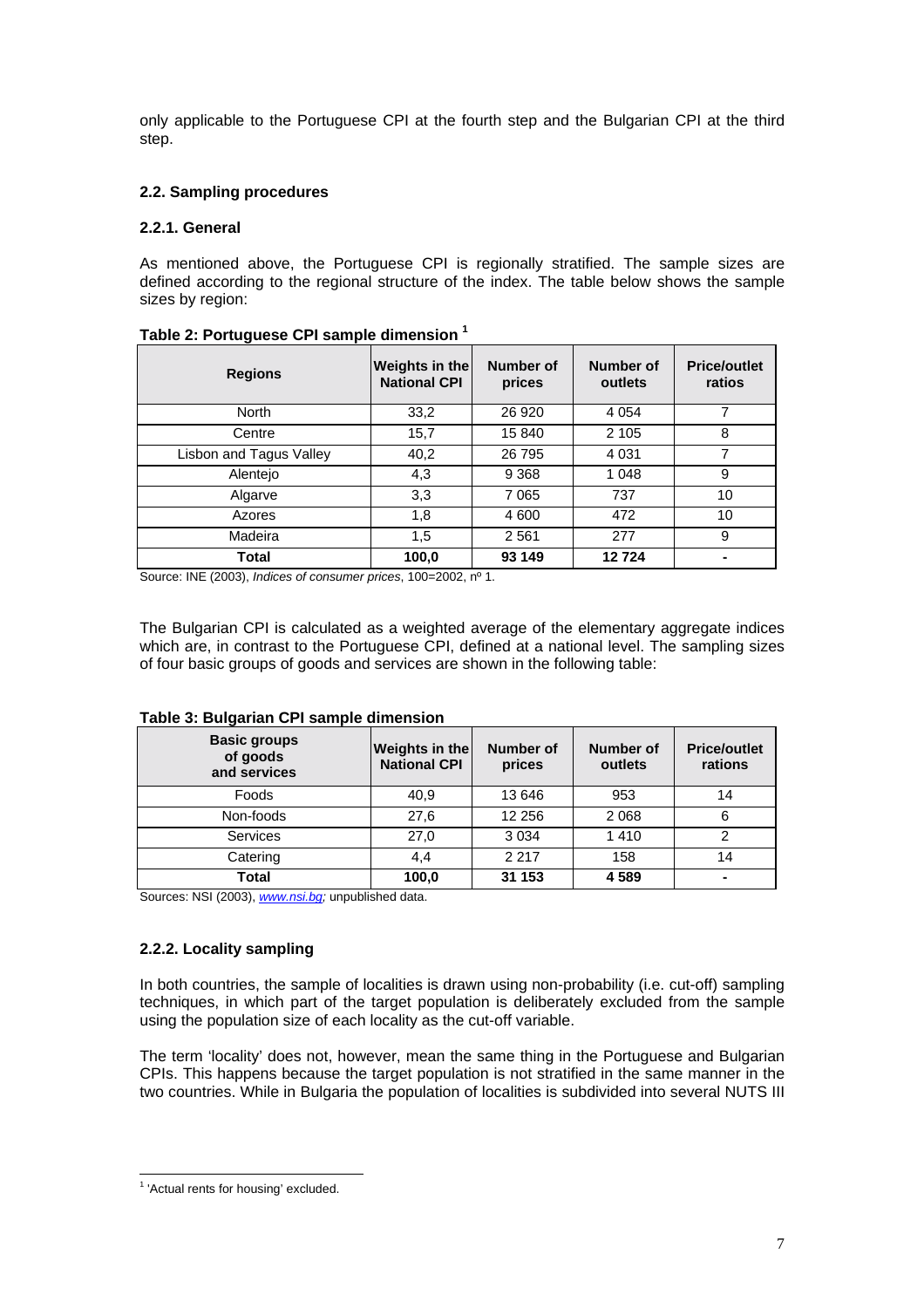district centres, the Portuguese CPI uses a more disaggregated stratification for the division of its target population which follows the political and administrative notion of 'municipality' <sup>2</sup>.

At present, the Portuguese and Bulgarian CPIs include 41 'municipalities' and 27 district centres in their sampling framework, respectively.

## **2.2.3. Outlet sampling**

In both countries, the sampled outlets are drawn using non-probability sampling techniques.

In Portugal, the sample of outlets is divided into nine types of establishments (e.g. supermarkets, discount stores, markets). Non-probability sampling techniques are used due to the lack of reliable and accurate sampling frames. At present, the Portuguese National Statistical Institute is studying the possibility of using the business register as a sampling frame for outlets. In this context, outlets are chosen based on the experience, intuition and knowledge of price collectors (and supervisors). The final decision on the inclusion of an outlet is, however, always taken centrally.

When replacing an outlet, price collectors are told to choose a new one, which has to be:

- as close as possible to the old outlet:
- as similar as possible to the old outlet in term of their sales values; and
- of the same type.

In Bulgaria, the total number of sampled outlets depends on the importance of the population at each district centre. The number of outlets is, therefore, determined proportionally to the population <sup>3</sup>. The sample is drawn in order to include the outlets with a large volume of retail sales and with a large variety of products. The main types of trade are covered, including supermarkets, general and specialised stores and co-operative markets. At present, the Bulgarian business register cannot be used as a sampling frame for the CPI. The main reason being that, as far as retail trade in concerned, the business register is not up-to-date enough.

The sample of outlets is judgmental, based on the selection of outlets made by price collectors and on the confirmation of the director of the relevant regional statistical office (RSO).

When replacing an outlet, price collectors are given instructions to select the establishment with the largest volume of retail sales supplying the missing product variety.

## **2.2.4. Product sampling**

By and large, the sampling procedures that are followed in the compilation of the two indices are the same. This common approach to product sampling can be described as follows:

- definition of an initial product sampling framework using HBS results;
- use of alternative data sources for the definition of the exact characterisation of the sampled products (administrative data, privately-owned data bases, etc) , in addition to HBS data, where possible,;
- use of price collectors and supervisors' field experience when information from the HBS and other data sources is not enough for the definition and specification of the sampled products;

 2 As can be seen in section 2.1.5., this type of stratification has, in Portugal, an implication in terms of CPI compilation: unlike in Bulgaria, in the Portuguese CPI average prices are compiled at the price collection centre level.<br><sup>3</sup>This is a rule which is also followed in the Portuguese CPI.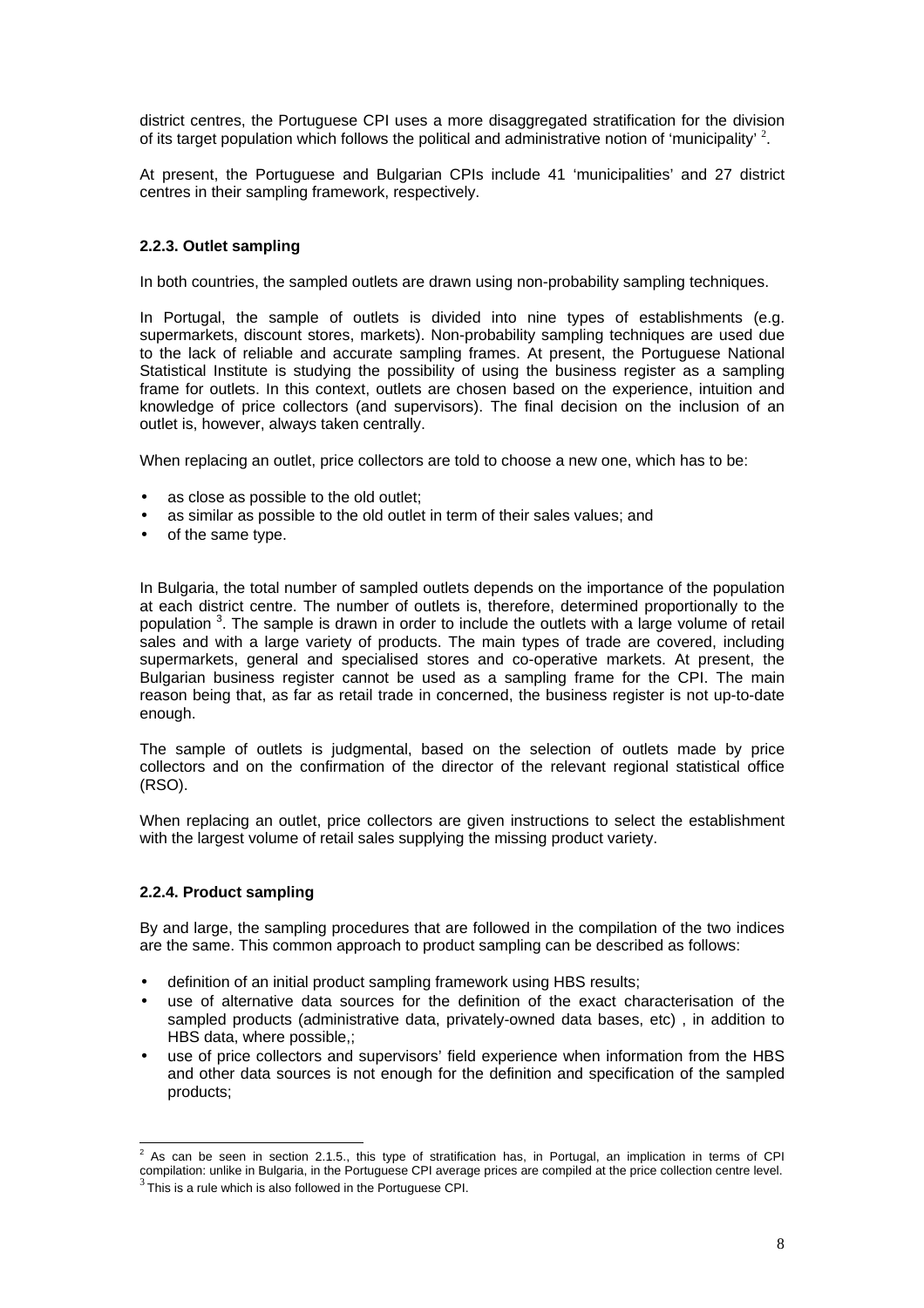• extraction of the sample using several non-probability sampling techniques (judgmental, cut-off, etc).

In light of these similarities, any differences in the sampling procedures of the two countries are more of degree than of kind. Thus, the main difference found is that in Portugal, samples are drawn using more external data sources than in Bulgaria. Conversely, sampling in Bulgaria is based much more on HBS information than in Portugal. This should come as no surprise, especially if we take into account the periodicity of the HBS in the two countries: continuous in Bulgaria and carried out every five years in Portugal.

In Portugal, the redefinition of the sample of products is done centrally and, before 2002, it was carried out every time there was new HBS data. With the adoption of a chained Laspeyres index, a new system was introduced in which the sample of products is updated every year: the use of additional data sources allows for the renewal of the index every year, while major sample revisions are done every five years.

In Bulgaria, the redefinition of the sample is done centrally on an annual basis through the use of a continuous HBS. However, in many cases, the given level of detail is not good enough for the definition of the products which are going to be included in the CPI basket. On these occasions, the experience of price collectors and supervisors is used to select the products.

### **3. PRACTICAL CPI COMPILATION ASPECTS**

### **3.1. Price collection**

### **3.1.1. Local price collection**

In Portugal, most of the price collection is done at a regional level  $4$ . The total weight of locally collected prices in the CPI is 93.8%. Local price collection is carried out by approximately 104 price collectors spread out throughout the country <sup>5</sup>. In total, they collect around 93 000 prices in more than 12 700 outlets <sup>6</sup>. Prices are collected using paper collection forms specially designed for this task <sup>7</sup>. After this stage, price collectors save the collected data onto disks using laptops. The disks and the paper forms are then passed on to supervisors who, after a data quality check, send it to regional co-ordinators. Finally, the data is electronically sent out by regional co-ordinators to the central office.

In Bulgaria, most of the prices are also observed regionally <sup>8</sup>. The weight of locally collected prices is 83.6% in total CPI weight. Approximately 80 price collectors, located in 27 district centres, do the local price collection <sup>9</sup>. They collect more than 31 000 prices in more than 4 500 outlets.

Price collection is done with the help of paper collection forms. After the price collection stage, the typing and editing of the price data begins. The data is typed directly into RSO's software

 4 The Portuguese National Statistical Office is a public institute with several regional statistical offices. In total, there are seven regional statistical offices. Five of them - North, Centre, Lisbon and Tagus Valley, Alentejo, Algarve – belong to the organigram of the institute. The remaining two - Madeira and Azores – are part of the Portuguese Public Administration and are autonomous. Although detached from the direct supervision of the National Statistical Institute, they follow the same procedures and work in close connection with the central office.<br>
<sup>5</sup> The number of price cells that it is the little state of the central office.

The number of price collectors should be regarded as a maximum. Indeed, the number of price collectors varies from month to month. This happens mainly because of the existence of a quarterly rolling panel of price collection centres in the CPI. See section 3.1.3 and table 5 in section 3.1.5 for more information on this issue. <sup>6</sup>

 $6$  Rents excluded.

 $<sup>7</sup>$  It goes without saying that the only exception to this rule is the price collection of rents. For this item, price collectors</sup> carry out computer assisted personal interviews. The price collection of rents is, however, done through a specific survey which is carried out parallel to the rest of the price collection.

 $8$  There are 28 regional offices within the NSI's structure.

 $9$  Two regional statistical offices are in charge of the price collection of the main district centre considered in the Bulgarian CPI: Sofia.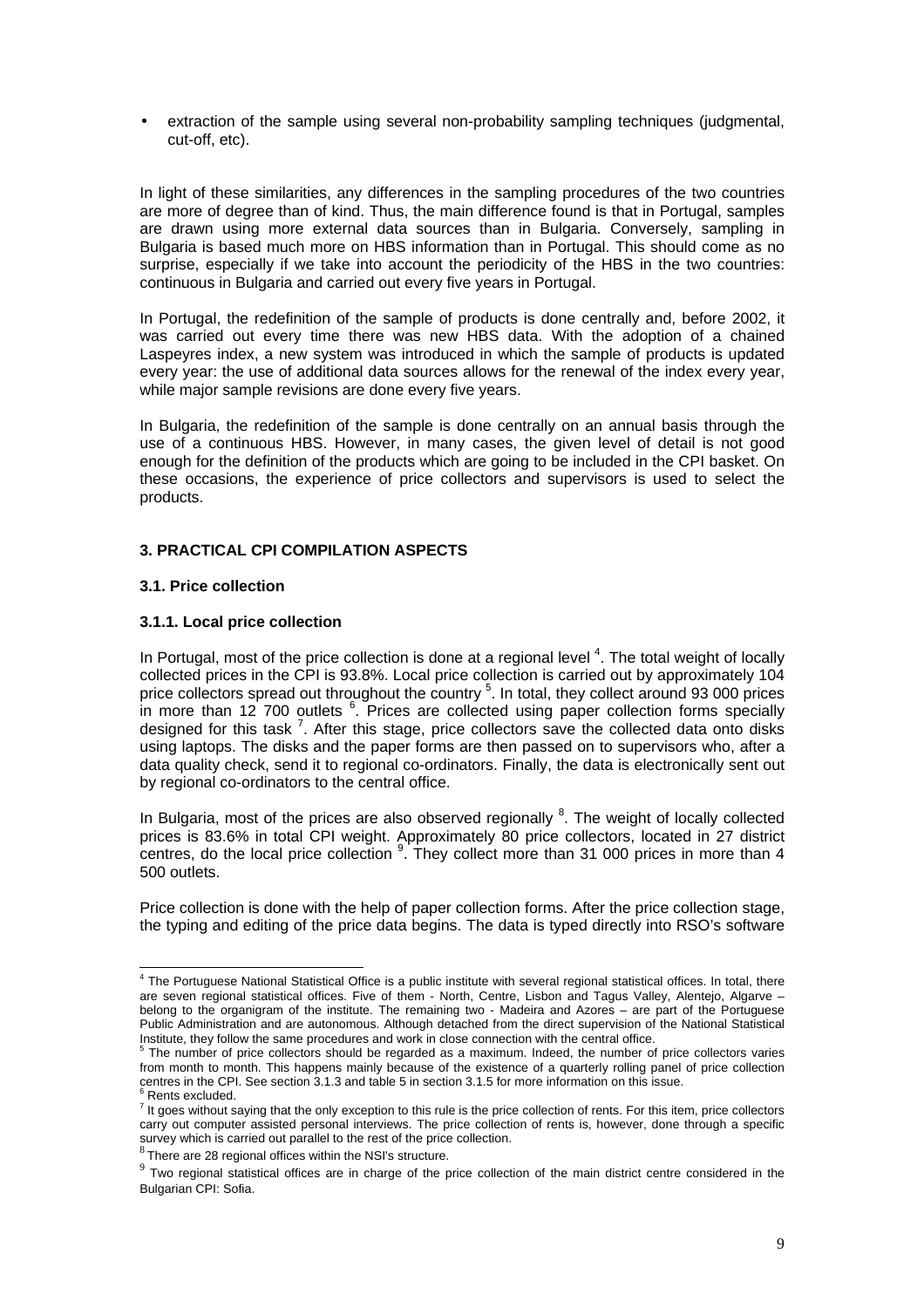either by price collectors or technical assistants belonging to the regional statistical office's staff. At the end of this stage, the data is finally sent out electronically to the central office .

## **3.1.2. Central price collection**

In Portugal, only the prices for used cars and telecommunication services are centrally collected. Taken as a whole, these products account for 6.3% of total CPI weight. The central price collection is done by staff at the central office using phone, internet, e-mail, fax or post. Complex prices are then derived using special Excel sheets. The derived complex price is then introduced for CPI calculation using software specifically developed for this purpose.

In Bulgaria, the weight of the centrally collected prices is 16.4%. Most of the centrally collected prices are regulated by government (electricity and heat energy prices, telecommunication services). These prices are collected by the staff at the central office. The regional statistical office in Sofia is responsible for the observation of the rest of the centrally collected prices such as aeroplane tickets, newspapers, package holidays, insurance and a few other goods and services.

On the whole, central price collection is carried out basically in the same way in both countries. In Bulgaria, as in Portugal, prices are collected from different sources in order to calculate a complex price which is then typed into the main CPI calculation software.

### **3.1.3. Frequency and timing of price collection**

In both countries, the aim of price collection is to get an estimate of the month's average price change. This requirement, together with the different price variation associated with each product , define the price collection frequencies.

In Portugal, for some products whose prices are subject to higher instability, three observations per month are considered. This is the case for unprocessed food products such as vegetables, fruit and fish. Furthermore, products that, in the short term, show minor price variation are subject to a quarterly sample rotation of the price collection centres. Regulated prices and tariffs are among the products which are subject to this price collection sample rotation system. These are, however, closely monitored by central and regional offices so that, whenever there is a known change in the price of these products, all price collection centres will reflect it. A small number of goods and services, which traditionally undergo a price change once a year, are observed on a yearly basis (e.g. school attendance fees). The prices of the remaining products are observed on a monthly basis.

In Bulgaria, most of the prices are observed monthly. There are, of course, a few exceptions: weekly (air tickets and package holidays), quarterly (sewage/waste collection), twice a year (secondary, post-secondary and tertiary education) and yearly (insurance and some administrative fees). However, if there is any known change in the prices, this will be appropriately introduced into the index.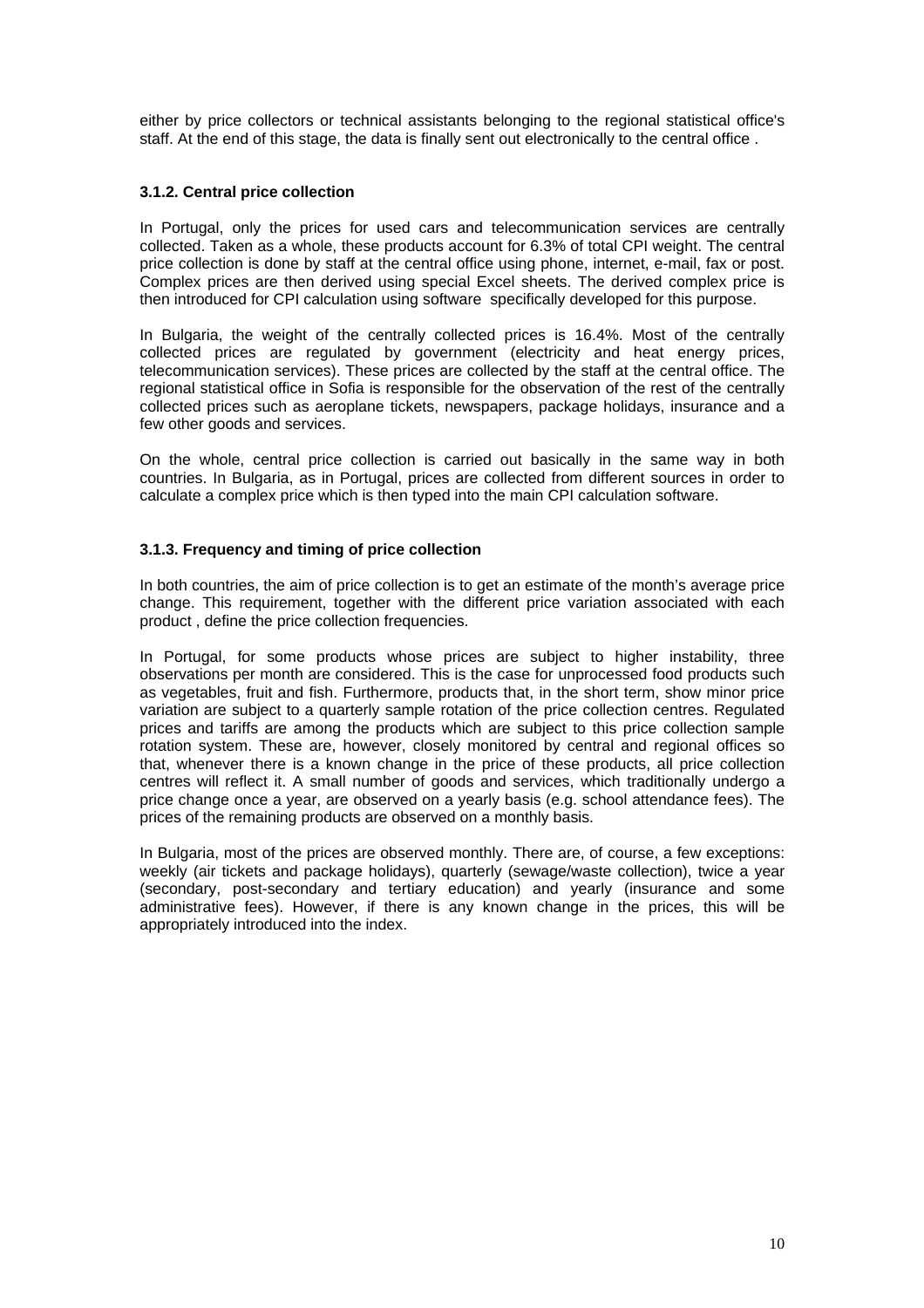The distribution of the products according to their price collection frequency can be seen in the following table:

|    |                                                                             | <b>Frequency of price collection</b> |                              |     |                |                |           |                |                 |                |                |
|----|-----------------------------------------------------------------------------|--------------------------------------|------------------------------|-----|----------------|----------------|-----------|----------------|-----------------|----------------|----------------|
|    | <b>COICOP Division</b>                                                      |                                      | More than<br>once a<br>month |     | <b>Monthly</b> |                | Quarterly |                | Twice a<br>year |                | Once a<br>year |
|    |                                                                             | P                                    | <b>BG</b>                    | P   | <b>BG</b>      | P              | <b>BG</b> | P              | <b>BG</b>       | P              | <b>BG</b>      |
| 01 | Food and non-alcoholic<br>beverages                                         | 73                                   |                              | 177 | 140            |                |           |                |                 |                |                |
| 02 | Alcoholic beverages and<br>tobacco                                          |                                      |                              | 26  | 13             |                |           |                |                 |                |                |
| 03 | Clothing and footwear                                                       | $\blacksquare$                       |                              | ÷.  | 73             | 77             | ۰         | ۰              | ٠               | $\equiv$       |                |
| 04 | Housing, water, gas and other<br>fuels                                      |                                      |                              | 15  | 27             | 15             | 1         |                |                 | 1              |                |
| 05 | Furnishings, household<br>equipment and routine<br>maintenance of the house |                                      |                              | 22  | 57             | 61             |           |                |                 | 1              |                |
| 06 | Health                                                                      | $\blacksquare$                       |                              | 99  | 30             | $\blacksquare$ | ۰         | $\blacksquare$ | $\overline{a}$  | $\sim$         | ٠              |
| 07 | Transport                                                                   | ۰                                    | $\overline{2}$               | 10  | 29             | 75             |           |                | ٠               | $\overline{2}$ | ٠              |
| 08 | Communications                                                              |                                      |                              | 11  | 18             | 3              |           | $\overline{a}$ | ٠               | $\blacksquare$ | ۰              |
| 09 | Recreation and culture                                                      | ۰                                    | $\overline{2}$               | 9   | 37             | 63             |           |                | ٠               | 3              | ٠              |
| 10 | Education                                                                   | ۰                                    |                              |     | $\overline{2}$ | 7              |           |                | 4               |                |                |
| 11 | Restaurants and hotels                                                      | ۰                                    |                              | 13  | 40             | 3              |           |                | ۰               | 1              | ٠              |
| 12 | Miscellaneous goods and<br>services                                         | ۰                                    |                              |     | 36             | 44             |           |                |                 | 1              | 3              |
| 00 | Total<br>$H = (0.000)$                                                      | 73<br>.                              | 4                            | 382 | 502            | 348            | 1         | $\blacksquare$ | 4               | 9              | 3              |

**Table 4: Frequency of price collection in Portugal and Bulgaria**

Sources: INE (2003), Consumer Price Index base 100 = 2002 – Methodological notes. NSI (2003), unpublished data.

In Portugal, prices are collected during the 'last complete week of the month' (i.e. the closest week to the end of the month that has 5 weekdays and no public holidays). Thus, the length of the price collection period is 5 days. Exceptions to this rule include the collection of prices of some fresh food products belonging to COICOP groups 01.1.3 (Fish), 01.1.6 (Fruit) and 01.1.7 (Vegetables). For these products, prices are collected in the weeks which include the 5th and 15th of the month, as well as in the last complete week of the month. Another exception is the month of December, when price collection usually starts earlier due to the Christmas season 10.

In Bulgaria, the price collection period is longer than in Portugal. Prices are collected between the 5th and the 25th calendar day of the month, but not during the weekends and public holidays. Thus, the length of the price collection period is approximately 14 weekdays. Exceptions to this general rule also exist. Prices for the COICOP groups 07.3.3 (Passenger transport by air) and 09.6 (Package holidays) are collected during each week of the month and prices for groups 04.4.1 (Water supply), 07.3.5 (Combined passenger transport – Interurban transport) and 12.4 (Social protection) are collected in the last week of the month.

## **3.1.4. Price collection forms**

As noted above, in Portugal, price collectors write down the prices on a paper price collection form (PCF). There is one PCF for each outlet. Each form contains the outlet's commercial name, its location, fiscal number and the identification of a contact-person.

Field codes for outlets, which have to be filled in by price collectors when the outlet is found closed (four codes for the different reasons for the outlet's closure are applied), are also available on the form. Additionally, product lists with all of the products and product specifications are also available on all paper forms. Special fields are also available for the characterisation of missing prices (four codes) and of price reductions (five codes for different types of reductions). The form does not, however, show any information on registered prices

l

 $10$  The Easter season is also another exception.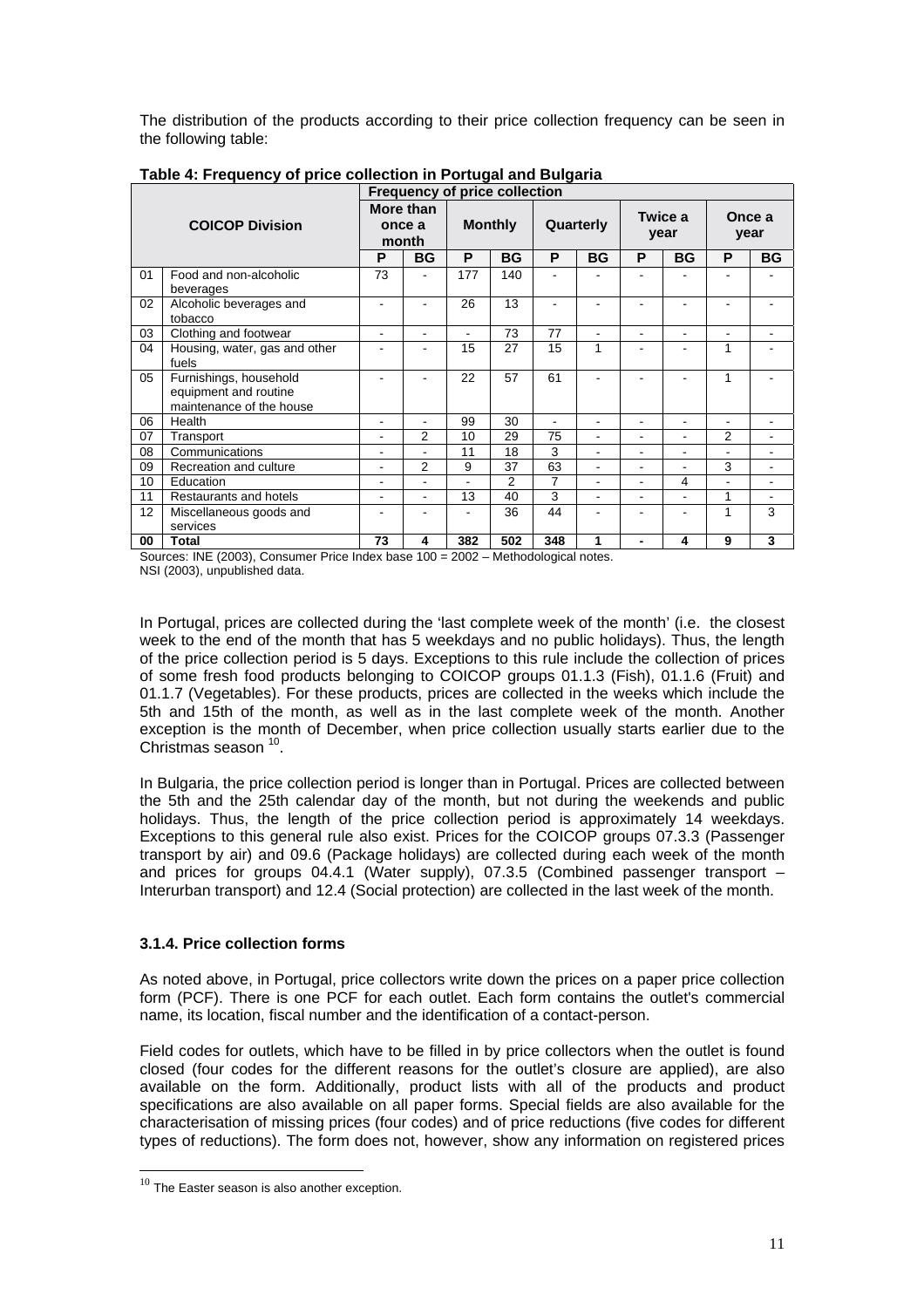in previous periods. These are made available only to supervisors who, usually, supply price collectors with this information in the form of additional lists.

In Bulgaria, PCFs are also used in price collection, but they are organised in a different way. There is a separate form for each product for the whole year. The same information for outlets is available as in the Portuguese PCF, but the specification of a particular product variety is written down by price collectors themselves. There is a separate field in the PCF for price collectors to write down the prices for each month throughout the year (this includes December of the previous year). Special codes are not used. In cases of outlet closure, missing prices, price reductions, etc, price collectors are instructed to write down all available information on the PCFs and to report such cases to the staff in charge of the CPI (either by e-mail or phone).

### **3.1.5. Organisation of field work and staff resources**

In Portugal, the organisation of price collection is mainly done at a regional level. Field work and its direct supervision is carried out by each regional surveys unit (*núcleo de inquéritos*) which, in turn, work in close connection with the unit responsible for the CPI in that region <sup>11</sup>. Price collectors do not belong to the staff of the Portuguese National Statistical Office and they work on a part-time basis. The connection between price collectors and the regional supervision of the project is done through supervisors. Furthermore, the connection between fieldwork and the national supervision of the index is assured by regional CPI co-ordinators.

In Bulgaria, the bulk of price collection organisational work is also carried out at a regional level. Each RSO has a unit responsible for the CPI survey. Price collectors work in this unit and most of them have permanent contracts with RSOs. The unit is led by a CPI co-ordinator, responsible for the organisation of fieldwork and for the price collection of some products. CPI co-ordinators work under supervision and in close collaboration with the staff at central office. Although the connection between central office and price collectors is mainly done through CPI co-ordinators, direct contacts are also established when necessary. The Portuguese and Bulgarian organisational price collection structures are shown in the annex.

In Portugal, nearly 150 people contribute to the compilation of the CPI <sup>12</sup>. Of these, nearly 30% have co-ordination or organisational responsibilities while the remaining 70% are price collectors. The table below presents some information on the staff numbers by region. These figures were taken from a small survey that was carried out for the purposes of this paper.

| <b>Region</b>           | Number of people<br>working on CPI <sup>(1)</sup> | <b>Number of</b><br>supervisors | <b>Number of price</b><br>collectors <sup>(2)</sup> |
|-------------------------|---------------------------------------------------|---------------------------------|-----------------------------------------------------|
| North                   |                                                   |                                 | $32 - 23$                                           |
| Centre                  |                                                   |                                 | 13                                                  |
| Lisbon and Tagus Valley | $6^{(3)}$                                         |                                 | $34 - 20$                                           |
| Alentejo                |                                                   |                                 |                                                     |
| Algarve                 |                                                   |                                 | 7 – 5                                               |
| Azores                  |                                                   |                                 |                                                     |
| Madeira                 |                                                   |                                 |                                                     |
| <b>Total staff</b>      |                                                   | 27                              | 104 $(4)$                                           |

**Table 5: CPI staff numbers by region (Portugal)**

Notes: <sup>1</sup> Number of staff at regional units responsible for the co-ordination of the CPI.

 $^{\rm ^1}$  Number of staff at regional units responsible for the co-ordination of the CPI.<br><sup>2</sup> On average. Some of the answers were given in the form of a 'maximum – minimum' interval of employed price collectors.

 Number of staff at central office. The Lisbon and Tagus Valley region is the only one in which the IPC project has not been fully decentralised. In this region, price collection is done under the supervision of the regional surveys unit but its regional co-ordination is done by staff at the central office.

 $\overline{a}$  $11$  The only exceptions being the Azores and Lisbon and Tagus Valley regions. In the Azores region the organisation of field work is done directly by the regional unit responsible for the CPI. The Lisbon and Tagus valley is the only one in which decentralisation has not been fully accomplished. The regional co-ordination of the Lisbon and Tagus Valley CPI is assured by the central office.

This figure should be seen as the total number of people that contribute to the compilation of the CPI throughout a year. Indeed, the number of people working in the CPI project is not always the same and some monthly fluctuations in the staff number exist. This variability is mainly caused by the existence of a quarterly rolling panel of price collection centres which was mentioned in section 3.1.3.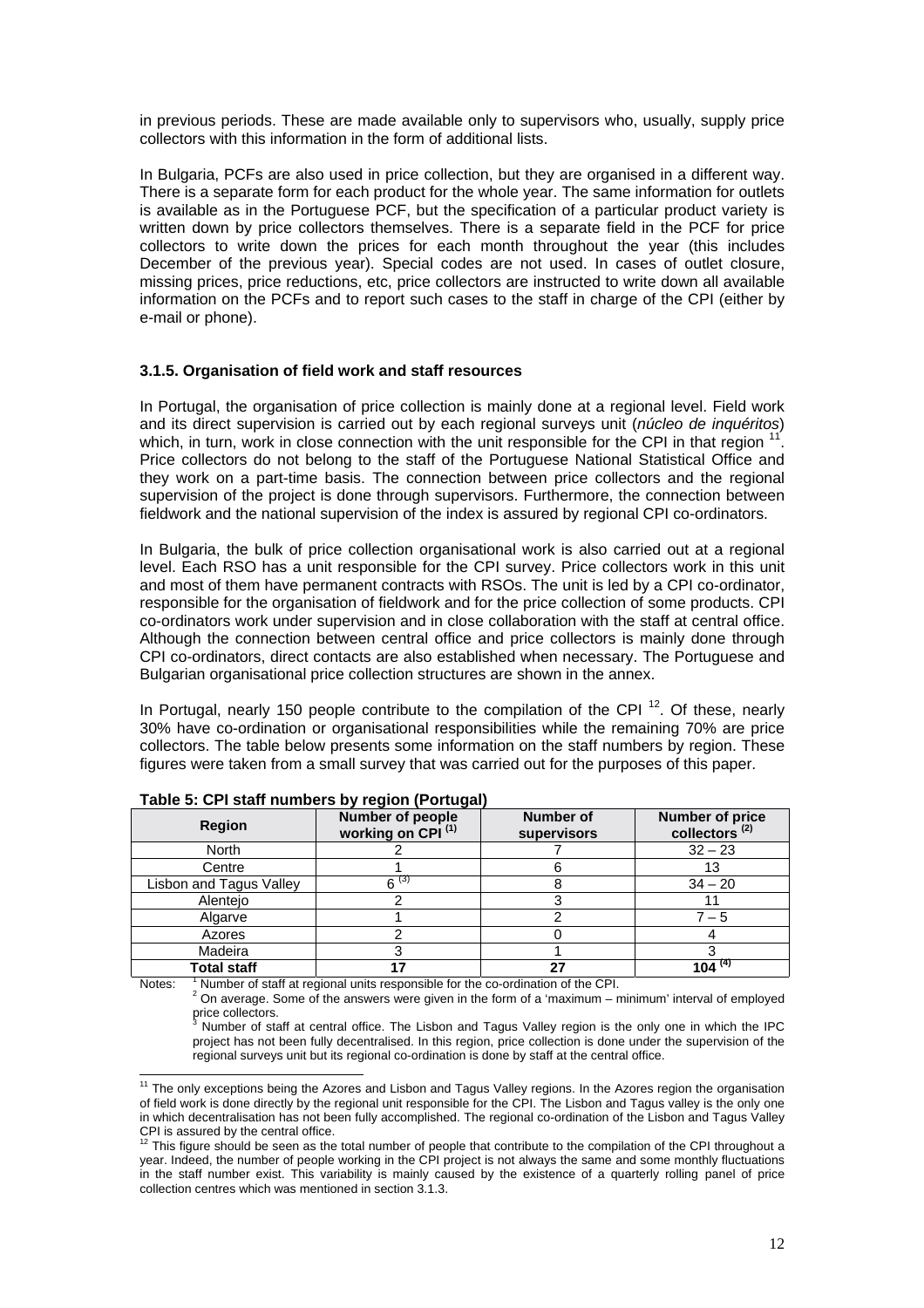$4$  This figure was obtained using the upper bounds of the intervals given.

The figures reflect the relative importance of each region. Thus, the Lisbon and Tagus Valley and the North regions – which account for the biggest weights in the CPI - employ more supervisors and substantially more price collectors than other regions.

The Azores region is the only one that has no supervisors. This has to do with the different price collection structure adopted in this region, in which field work is directly supervised by the unit responsible for the CPI.

The survey also gave information on other important aspects of regional CPI co-ordination. The number of other statistical projects dealt with by regional co-ordinators is an example. These go as far as 13 (Alentejo) or 12 (Azores) and the average time spent by regional coordinators on the CPI range from 9% in the Alentejo to 50% in the Algarve region.

In Bulgaria, around 90 people work on the CPI survey. Nearly 36% of them are responsible for the national supervision of CPI work and for the regional organisation of fieldwork (this covers the staff at NSI and all CPI co-ordinators in RSOs). The remaining 64% are price collectors.

The CPI staff in half of the regional offices is also occupied with other statistical surveys. On average, 89% of the working time of the staff working at these regional offices is spent on the CPI survey.

Despite the above-mentioned figures, the number of price collectors in Bulgaria is not adequate regarding the many and important tasks done by price collectors (e.g., the collection of prices, data editing and validation, product/outlet replacements, the selection of products and outlets for price observation during the annual re-sampling, etc).

In Portugal, two main developments are planned in this area. Firstly, the conclusion of a new manual on price collection is envisaged for this year. This manual will be an important tool for training. Secondly, a revision of the products with central price collection is likely to be done up until the end of 2003. Additional administrative data sources are presently being analysed with the purpose of lightening the burden imposed on local price collection and price collectors.

Bulgaria could improve its price collection process in several ways. Firstly, by reorganising the price collection form (which could be organised in a similar way as in Portugal), namely with the introduction of codes for outlet closure reasons, missing prices and price reductions. The introduction of such codes could improve the feedback channel that already exists between price collectors and the central office. Secondly, by studying the optimisation of the price collection period and, last but not least, by starting to document the price collection process.

## **3.2. Quality adjustments**

## **3.2.1. Portugal**

All of the procedures dealing with quality adjustments are established centrally. Quality adjustments are, however, carried out either at a central or regional level, depending on the information obtained during the price collection period. Apart from some quantity adjustments, price collectors do not adjust the prices they collect. However, they choose the replacement products and thus make quality judgements. In Portugal, the process for making decisions on quality adjustments is pretty standard and is applied in the same way to all products.

When replacing an old product by a new replacement product, price collectors are instructed to:

• Choose not only the most similar product, but also the one that accounts for a substantial amount of sales value in the outlet; and,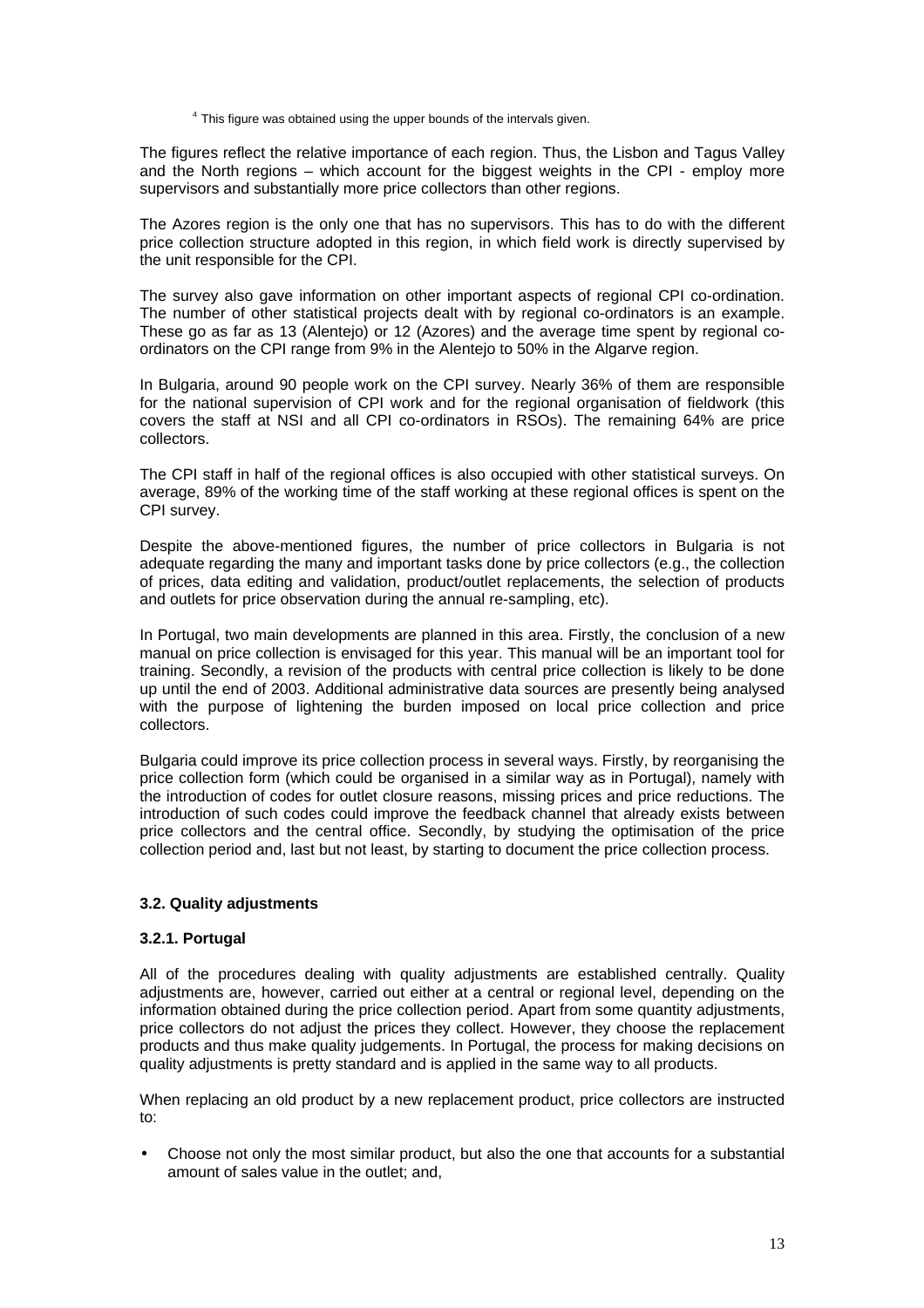• Ask for the price that the new replacement product had in the previous month.

Most of the adjustments made are implicit. Explicit quality adjustments have only been recently introduced into the CPI/HICP compilation process. The currently used implicit methods are:

- direct price comparison, where it is judged that the difference in quality is negligible;
- overlap, where the prices of both the old and replacement product are available in the previous period; and
- bridged overlap (i.e. 'overlap with class-mean imputation'), where the price of the new product is not available in the previous period.

The explicit technique 'option pricing' is used to deal with quality changes of personal computers. This method is applied when information on the market prices of the product's characteristics, which are at the root of the difference between models, is available. Adjustments are made in order to correct the base price of the elementary aggregate in which there was a quality adjustment.

In Portugal, two main developments are envisaged in this area. Firstly, a new manual on quality adjustments is being developed. This manual is expected to be finished by the end of this year. Secondly, the use of the option pricing quality adjustment method is likely to be extended to other products (such as cars) and will be used more often in the near future.

### **3.2.2. Bulgaria**

The treatment of changes in quality is one of the subjects in which the Bulgarian CPI team has been working on over the last few years.

The revision of the Bulgarian index allows for the introduction of new samples on an annual basis. This procedure helps to avoid 'within the year' replacement situations and the problems arising from a change in the quality of a product. .

Price collectors are instructed to price the same product variety throughout the year. If a particular variety disappears, they are told to choose the most similar one in quality. In most cases, the replaced and replacement varieties are directly compared. In a few particular cases, however, where the difference between the two varieties is significant, the overlap method is applied (overlap with class-mean imputation whenever there is the need for an estimate of the price of the replacement variety). The staff at the central office makes these quality adjustments. Price collectors do not make quality adjustments and are instructed to report to the central office all the cases in which considerable changes in quality occur.

A number of steps could be made towards the further improvement of the quality adjustment practices in Bulgaria. Perhaps most importantly of all, a study on the possibility of creating a more effective quality adjustment identification and reporting system could be carried out either at a national or regional level. On this basis, the staff at the Bulgarian statistical office could also consider and test several quality adjustment methods and decide which ones to apply in practice.

The quality adjustment processes of the two countries are shown in the annex.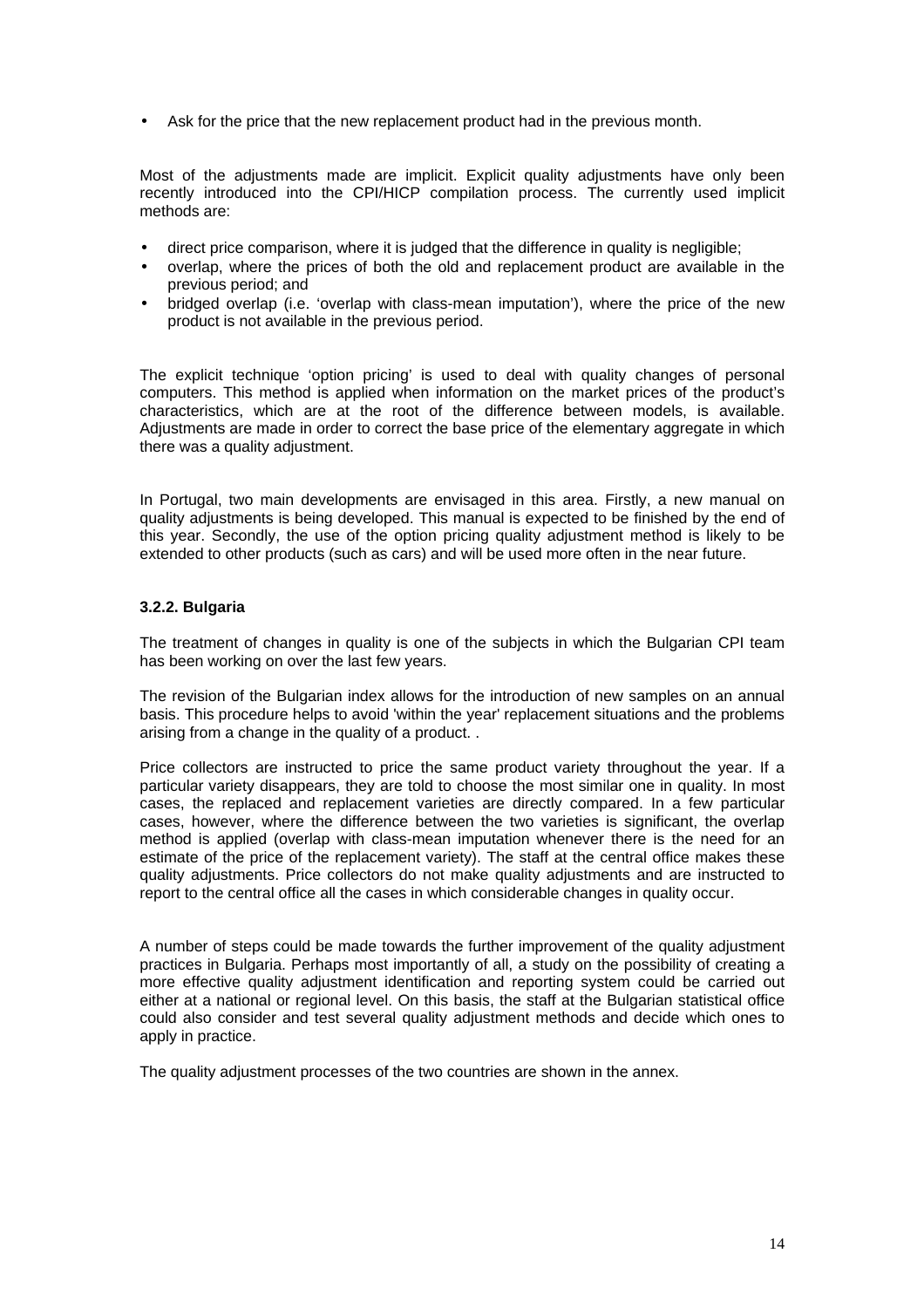## **3.3. Data quality checks**

## **3.3.1. Portugal**

In Portugal, most of the data editing work is carried out at a regional level. Clearly, the main idea is to have most of the errors identified, and preferably corrected, at a level as close as possible to price collection. Hence, as field work is organised at a regional level, data cleaning and validation work is mostly done at that level.

Collected prices are subject to several data quality checks. These are located at the following steps of the CPI compilation process:

- during and shortly after price collection;
- before the first CPI calculation;
- after the first CPI calculation.

In the first step, price collectors and supervisors carry out the first data quality checks. These are normally done using lists of the prices observed in previous periods. A first automatic data check is also done when price collectors transcribe the prices from paper price collection forms onto disks using special software installed in laptops. Supervisors receive these disks and carry out further checks, deciding which price variations need to be further investigated in the first place (i.e. if there is the need for cross-checking).

After the final data has been saved onto disks, the second set of data quality checks begin. Prices are imported into the CPI calculation software and a number of automatic checks are performed. These aim at seeing if the imported prices are in accordance with the target sample (e.g. if they have the same number of price and outlet observations).

In the third and final step, data quality checks are performed after the first regional and national CPI calculation. These are the only ones that are carried out both at a regional and a central level. At this stage of the data validation process, attention is given to extreme or strange index variations. All the relevant information written down by price collectors on price collection forms is also analysed. Changes in prices that are totally or partially influenced by a change in quality are also checked<sup>13</sup>. Exchange of information between the various hierarchies of the CPI production pyramid is also carried out. Special attention is given to tariffs and regulated prices.

## **3.3.2. Bulgaria**

In Bulgaria, data quality checks and validation work is distributed more evenly between local and regional statistical offices. In this sense, the Bulgarian data editing process is based more on central quality checks than the Portuguese system.

The data validation process at regional offices can be divided into two stages. The first one takes place during the entering of the collected prices into the computer system. For each product variety there is a price change limit recorded on the system. If the price change of the particular product variety exceeds this limit, an indication appears on screen as well as on the corresponding price check lists. These computer-generated indications help to avoid technical mistakes during the data processing phase and provide a first warning of any significant price change detected. The second stage takes place after the data has been typed into the CPI system. At this phase, price levels and monthly price changes are checked and validated by CPI co-ordinators at regional statistical offices. Price collectors have to give relevant explanations for any detected significant price change and, if necessary, prices are crosschecked in outlets.

 $\overline{a}$  $13$  In most cases, regional statistical offices do this work. They decide if there is the need for a quality adjustment or not. The role of the central office is to monitor this process and to have a final say on the pertinence of the chosen method.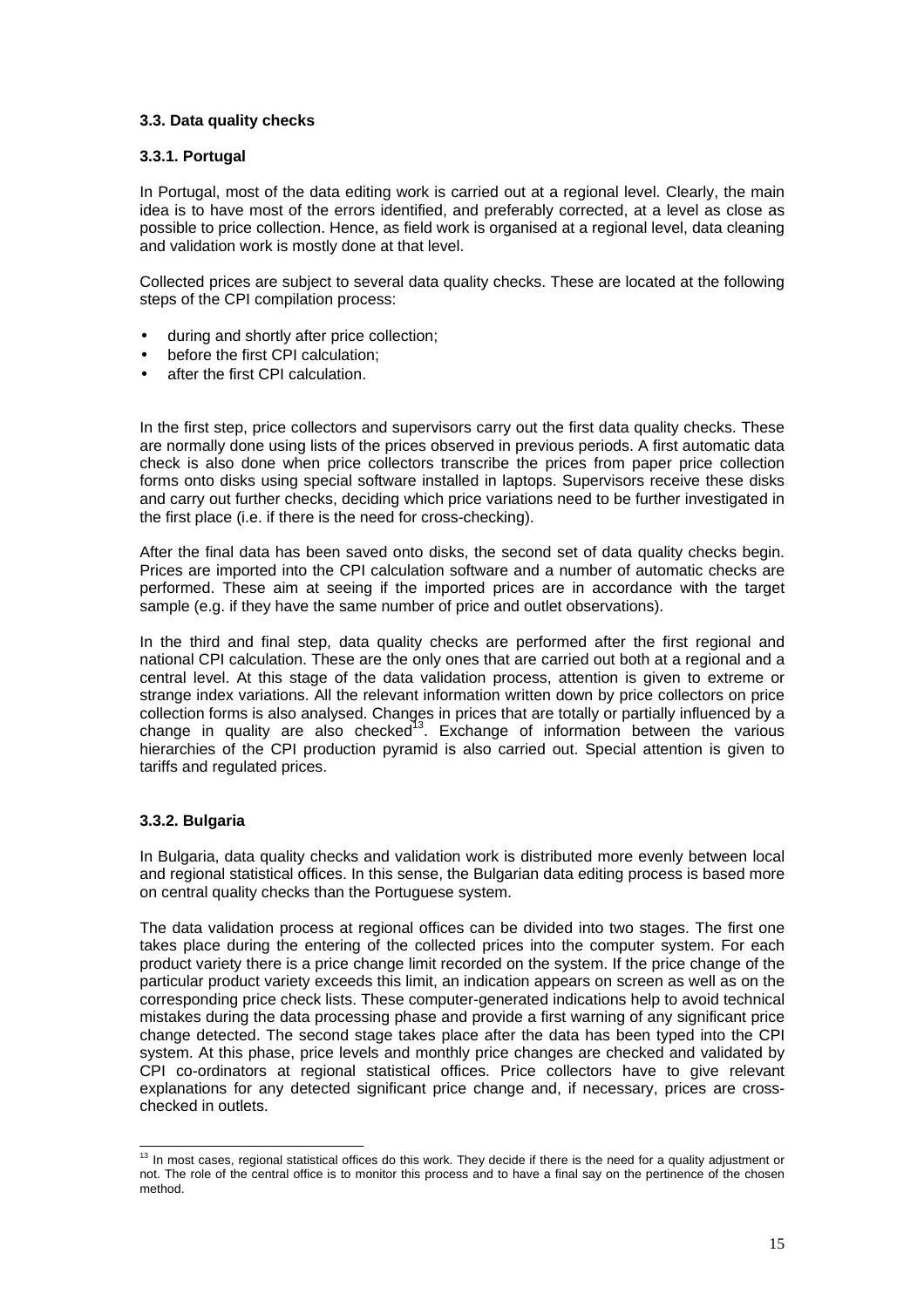The validation of the data in the central office is done after the first index calculation. The prices are checked and validated by 3 people at the CPI division. Data quality checks fall into the following types of validation:

- 'relevant' index change validation;
- fresh products price change validation;
- product specification change validation.

In the first validation type, several check lists are created. These contain information on price levels, monthly outlet and product variety price change (both for the current and the previous month), elementary aggregate indices, sub-indices and the all-items index. In addition to this, lists with minimum/maximum price changes are also created in Excel. Unusual price changes are carefully examined with the help of price collectors (when appropriate). Price series from the beginning of the year up until the month being analysed are also sometimes used as additional information.

At the second validation stage, the prices and price changes of fresh products are subject to additional validations. Firstly, the number of registered prices for each product is analysed using special lists ('seasonal lists'), where fresh products are listed according to the months of the year, showing when they are 'in' or 'out' of season. Secondly, price changes are checked, using the information on price levels and price changes. Finally, it is decided which prices are to be accepted/rejected.

The third and final stage deals with the cases in which there is a change in the specification of the product variety. As mentioned in section 3.2.2. on quality adjustments, these changes are reported by price collectors to the staff at the central office.

In addition to the above-mentioned checks, other price validations are also carried out. Examples include the cross-checking of tariffs and regulated prices.

## **3.4. Dissemination of CPI information**

#### **3.4.1. General**

Both countries release their CPIs at approximately the same time. In Portugal, this is done on the tenth working day after the end of the index reference month  $14$ . In Bulgaria, CPI data is normally released in the week containing the tenth of the month that follows the index reference month. The CPI is released according to pre-announced dates, which are available on the websites of the two national statistical institutes (*www.ine.pt* and *www.nsi.bg*) 15.

In Bulgaria, the CPI is released to the media through regular press conferences and the Bulgarian Information Agency. In Portugal, the CPI is sent to the media via fax and e-mail. No regular monthly press conferences exist. These take place only when major methodological changes occur.

#### **3.4.2. Press release, publication, Internet and other**

In both countries, the dissemination of the CPI information is based on the same dissemination sources:

- monthly press releases;
- monthly publications;
- the internet.

 $\overline{a}$ 

<sup>&</sup>lt;sup>14</sup> Except at times of major index revisions and base year changes. On these occasions, the index is released later than usual. 15 In the case of Portugal, press release dates are published on a monthly basis, whereas, in Bulgaria, a whole

calendar year is covered in one release.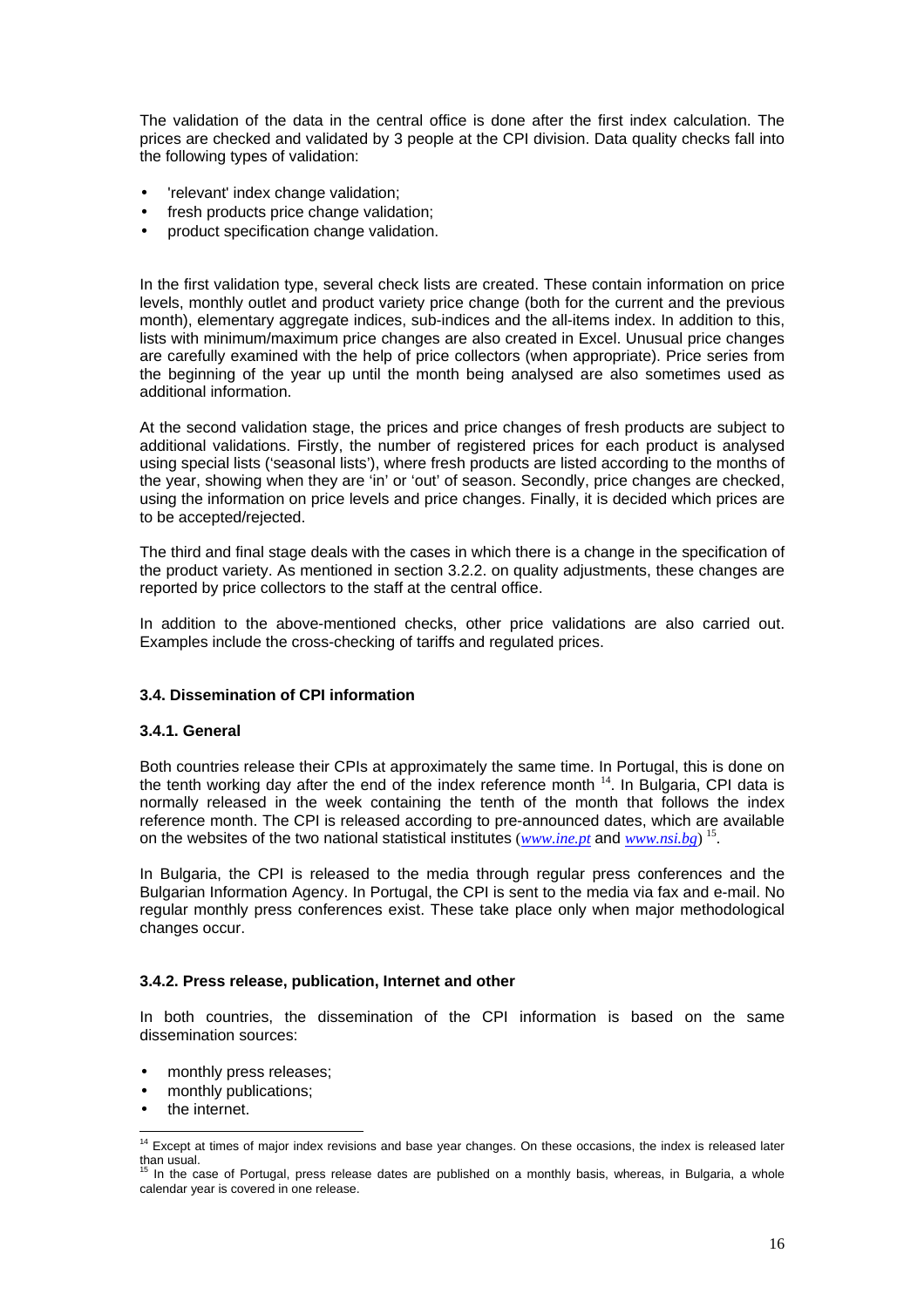The Portuguese press release comprises a small amount of text with an analysis of the monthly main price changes, methodological notes and a section containing tables with figures on the CPI, HICP and other indexes derived from the CPI (such as the Core Inflation Index). The text is supported with various graphs and tables. A shorter version is also available in English. The monthly analysis of the data is focused on the year-on-year rate of change, the only exception being the press notes released at the beginning of each year, which are more focused on the annual average rate of change.

The Bulgarian press release is less comprehensive than the Portuguese press release. The former only reports the most important CPI figures and information on the so-called 'price index for a small basket' (an index with the most important goods and services for the bottom 20% lower-income households). The Bulgarian press release focuses on the month-on-month CPI rate of change.

In Portugal, CPI data is published in a specific publication, whereas, in Bulgaria, the CPI is published alongside other statistics in the 'Statistical Journal'. The Bulgarian publication is bilingual (Bulgarian/English). The Portuguese publication is only available in Portuguese.

In terms of contents, the Portuguese publication is more exhaustive than the Bulgarian one. Brief methodological notes, a monthly report on price movements and tables with CPI and HICP data are included in the Portuguese publication. When major methodological changes occur, detailed methodological notes are also published.

The Bulgarian publication has several tables and figures, a long time series on the all-items CPI (1995=100) and recent data, disaggregated by various levels, for different reference periods. However, no text analysing the main price changes is included.

The following information is available on the Portuguese website:

- monthly CPI data for the last 2 years: monthly index, month-on-month, year-on-year and annual average rates of change;
- monthly HICP data for the last 2 years: monthly index, month-on-month, year-on-year and annual average rates of change;
- CPI data taken from the monthly publication: analysis, tables and charts (in spreadsheet format) from December 1996 onwards;
- CPI data for the Lisbon and Tagus Valley region, data from the publication: analysis, tables and charts (in spreadsheet format) from January 2000 to December 2001;
- Press releases from January 1998 onwards;
- CPI methodology (in Portuguese  $^{16}$ ).

The following information is available on the Bulgarian website:

- CPI time series (1995=100) from May 1990 present;
- CPI triangle-tables for each year, by months (the previous December and each month of the current year=100);
- price index for small basket triangle-tables for each year, by months (the previous December and each month of the current year=100) from 2002 onwards;
- Press releases for the current year (only the tables, without text);
- Content of the consumer basket with the corresponding weights (from 1999 onwards);
- CPI methodology (updated each year from 1999 onwards);
- Content of the basket with corresponding weights for calculation of PISB (from 1999 onwards);
- Price index for small basket methodology.

 $\overline{a}$ <sup>16</sup> An English version is being prepared.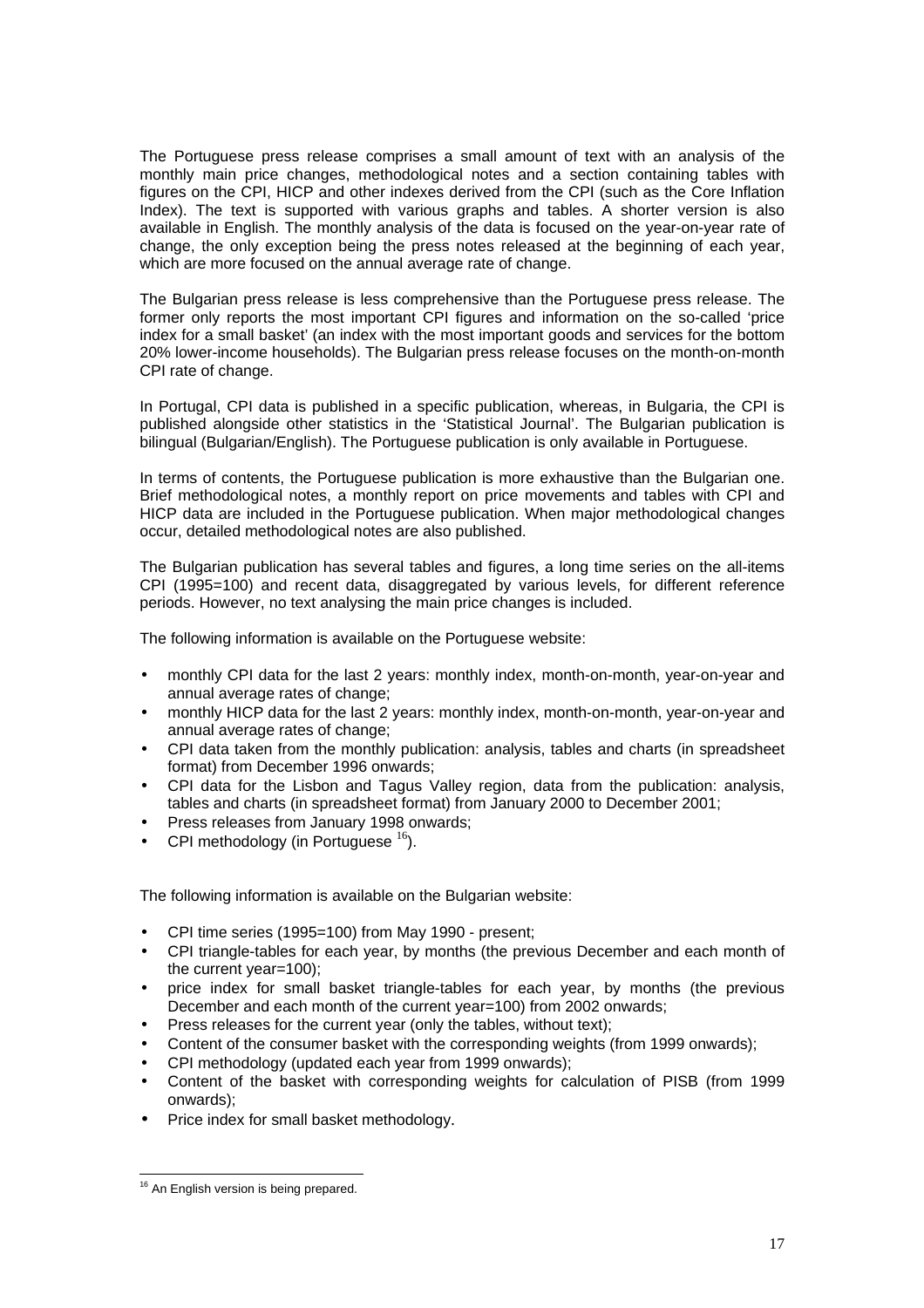The described information is available in Bulgarian. CPI triangle-tables and CPI methodology are also available in English.

In addition to the above-mentioned sources, Bulgaria also publishes an annual report containing detailed information on the CPI. The text is illustrated with different charts and tables. It also contains information on the HICP (Member States, Acceding Countries and Candidate Countries). This annual report is part of a bigger publication ('Bulgaria – socioeconomic development*'*) containing the main socio-economic indicators of Bulgaria.

In both countries, CPI data is also published in annual statistical office publications. The 'Statistical Yearbook of Portugal' (in Portuguese/English) publishes detailed sub-indices (divisions, groups and classes) for the current year for Portugal, the Mainland, the Azores and Madeira islands and retrospective data for the last three years with a breakdown by division.

In Bulgaria, CPI data is also available in the 'Statistical Yearbook of Bulgaria' (in Bulgarian/English), 'Statistical Reference Book' (in Bulgarian) and 'Statistical Reference Book of the Republic of Bulgaria' (in English).

Both offices provide a wide range of services on ad-hoc requests for a fee. Special tabulations with unpublished data may be obtained on CD, diskette or paper. Different kinds of phone/fax/e-mail services are produced as well.

## **3.4.3. Rounding rules**

In general, indices and rates of change are published rounded up to one decimal place in both countries. The only exception to this rule being that, in Bulgaria, its long time series  $(1995 = 100)$  is published rounded up to two decimal places.

The two countries follow, however, different rounding practices regarding the calculation of the CPI and aggregation stages. In Portugal, in order to minimise the loss of accuracy when rounding up the index results, the following steps are followed:

- for the compilation of the average prices of the base year and the calculation of the average prices for each centre and region, six decimal places are considered;
- for the compilation of the elementary indices, four decimal places are considered;
- for the compilation of the sub-indices and the all-items index  $-$  which are obtained through the aggregation of the elementary indices mentioned above – four decimal places are considered;
- the rates of change are calculated, based on indices which are rounded up to one decimal place.

In Bulgaria, all indices and rates of change are calculated from non-rounded data. The following procedures are, thus, followed:

- for the calculation of the base prices and the average national prices, five decimal places are considered;
- for elementary aggregate indices, sub-indices at each level of aggregation and for the allitems index, full decimal places are used;
- the different rates of change are calculated from the indices with full decimal places.

## **3.4.4. Confidentiality and access to data**

In both countries, individual information on outlets, products and brands are, in light of actual legal frameworks, under statistical secrecy and is not subject to publication. This does not mean, however, that non-published CPI data cannot be made available in some cases (e.g.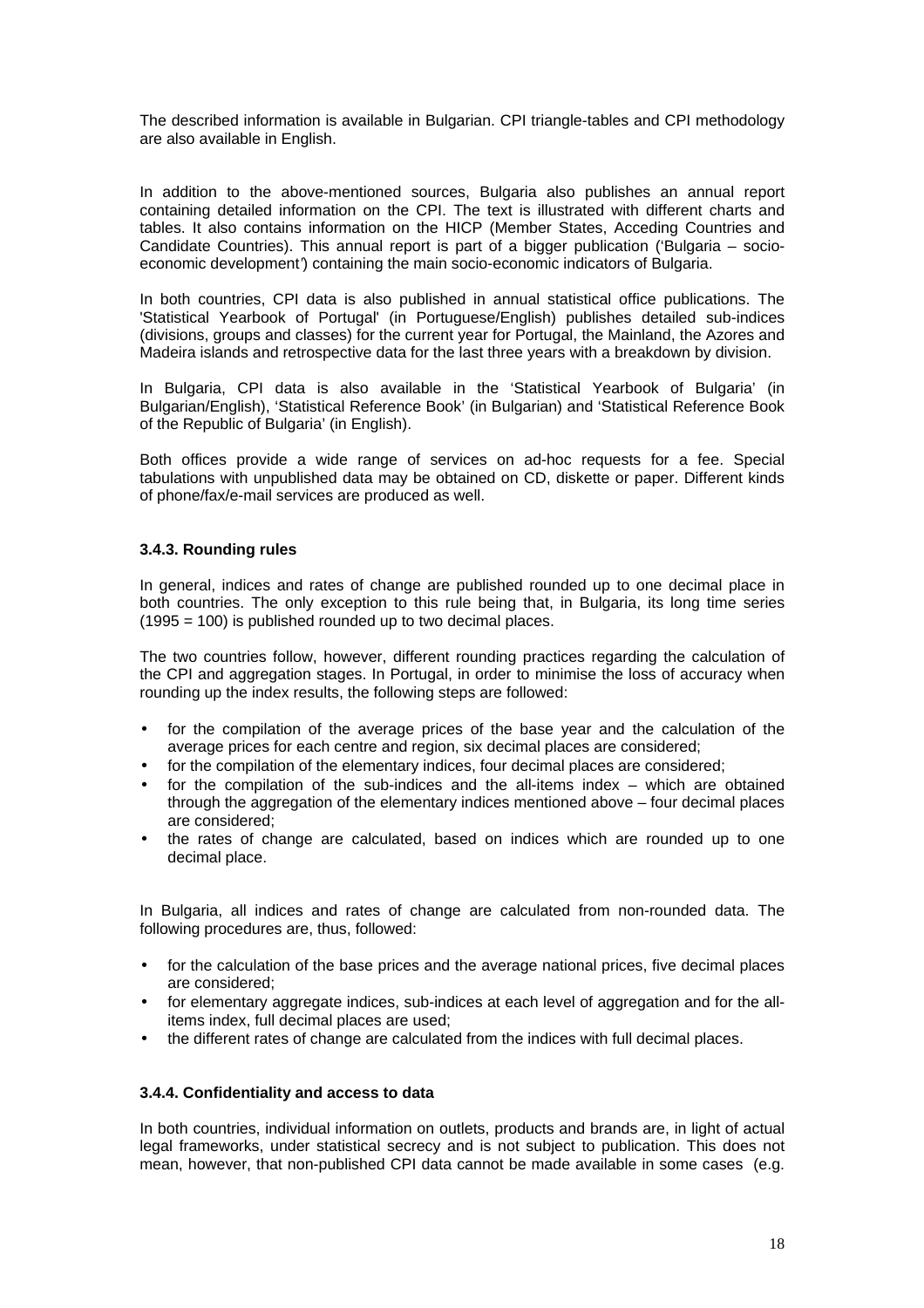for research purposes). In any such cases confidentiality of individual data must be safeguarded.

### **4. COMPLEX GOODS AND SERVICES**

### **4.1. Electricity**

### **4.1.1. Portugal**

In Portugal, the supply of electrical energy is subject to the tariffs and conditions laid down by the electricity sector regulator (ERSE).

The tariffs set by ERSE are two-component tariffs, comprising the following prices:

- the price for contracted power and for contracting, reading, invoicing and collecting (per month); and
- active energy prices (per 1 kWh).

The first component varies according to the contracted power class. However, active energy prices are differentiated in accordance to the tariff's period of time (hourly period). No regional price differences exist. Households can decide which tariff and power class they want to have.

HBS data on electricity is used in sampling the tariffs. Prices are locally collected using suppliers' price lists. The collection of prices is subject to the same system of quarterly sample rotation of price collection centres which was pointed out in section 3. However, if a price change occurs in the centres that are in the sample for that particular month, this change will also be attributed to all centres. The index for the whole country is obtained by weighting regional average prices with HBS regional expenditure weights.

## **4.1.2. Bulgaria**

The Bulgarian electricity sub-index was recently redesigned in 2002 and subsequently in January 2003, when a new tariff structure was introduced.

Electricity prices in Bulgaria are centrally set by the government. The State Energy Regulatory Commission (SERC) is responsible for the regulation of the electricity energy prices. This institution provides information on the annual electricity consumption (discriminated by the month of the year) of private households. This information is used in the construction of weights at a very detailed level of disaggregation. At the class level, HBS data is used in the building of the weights.

Tariffs in Bulgaria are one-component tariffs. This means that the prices are set according to the quantity of consumed energy. There are no regional differences in the prices because the tariff is uniform for the whole country. The charged tariff varies according to the period of the day (peak and off-peak) and to the monthly consumption. Furthermore, different prices are set for winter and summer months and for the households that use central heating in winter and for those that do not use central heating. All the existing prices within the tariff are considered in the calculation of the electricity sub-index. Prices are collected on a monthly basis from the National Electricity Company (the only electric energy supplier in Bulgaria).

#### **4.2. Cars**

#### **4.2.1 New cars**

In Portugal, new cars' sales data, by cylinder class (power of the engine) and model, is used as a sampling frame. The data is received from the Association of Car Dealers in Portugal (ACAP). The sampling procedure goes through the following stages: firstly, car models are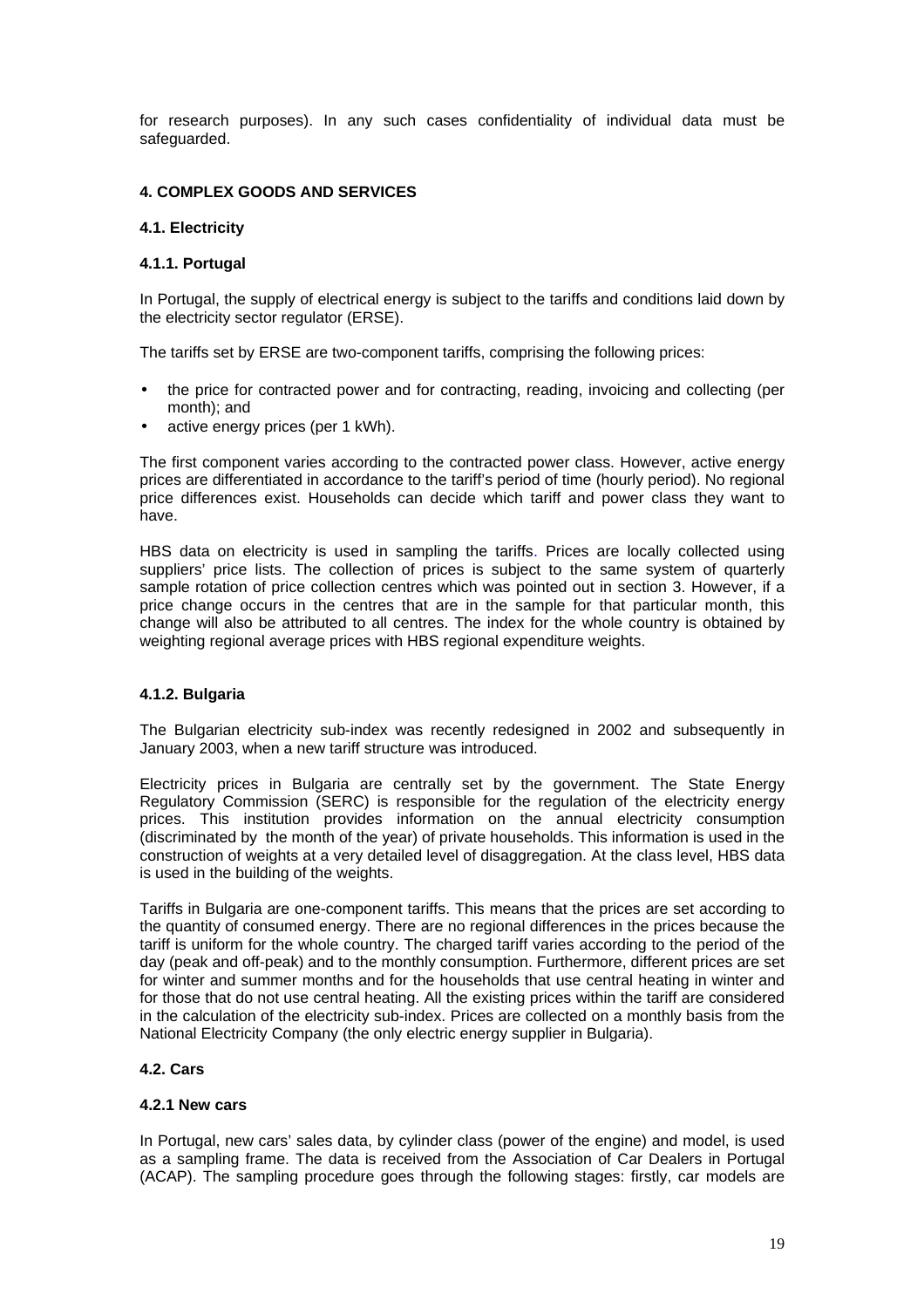split into two main groups: petrol and diesel cars. Secondly, car models are ordered by engine power and divided into 4 power classes for petrol cars and 2 power classes for diesel cars. Finally, within each power class the most-sold models are sampled. At present, the sample includes more than 20 car models. The data from the ACAP together with average prices by models is also used to detail the HBS data in the construction of the weights for the new cars' sub-index.

The prices are collected on a quarterly basis in Portugal with a rotation of the geographical centres. Every month one price per model is collected in the centre, which is in the sample for that particular month. The prices are registered by price collectors in selected outlets (car dealers).

In Portugal, if the particular model changes or disappears from the market, it is replaced by a new one. The replacement is primarily done based on the characteristics of the new model which have to be as similar as possible to the characteristics of the old model. The overlap method is, for the moment, the most used method in replacement situations  $17$ .

In Bulgaria, the weight of the COICOP group 07.1 'Purchase of Vehicles' is relatively low. Only new cars are covered by the Bulgarian CPI. The sampling and price collection procedures go as follows. After preliminary consultations with experts and car-dealers, two car makes are chosen and, within each of them, one model (i.e. the most sold) is selected for pricing. Such consultations take place during the weight revision period in which re-sampling is done if found necessary. Prices are collected on a monthly basis in the largest cities from car dealers. A similar replacement procedure to the one which is used in Portugal is followed and the overlap method is also applied.

## **4.2.2. Second-hand cars**

In Portugal, second-hand cars are sampled in a similar way to that of new cars. Six models distributed in four power classes are selected for price observation. Only 2-year-old petrol cars are covered. The prices are collected on a monthly basis from a magazine (*Guia do Automóvel*), which publishes a price list of second-hand cars, used as a price guide for dealers in Portugal. After the prices have been collected, they are entered into an Excel file, where a 12-month moving average price for each model is calculated. Then the average prices enter into the computer system, where the index is calculated. If the model disappears, a replacement is made and the overlap method is used to deal with quality differences.

In Bulgaria, second-hand cars are not covered in the index because the used-car market is still quite small and many cars are traded between households rather than through dealers. Despite that, a pilot survey on used cars has been carried out in the past. After some preliminary consultations with car dealers, two popular models were included in the experimental sample. The main source for second-hand car prices was found to be a monthly car magazine (in which dealers advertise their prices). Several problems were encountered in this pilot study. Firstly, there are no motor dealers' association or Bulgarian car price guides. Secondly, it is not always possible to find the prices for the chosen models. Thirdly, prices are often not comparable because of the extras included and the condition of the cars. It is planned to keep on investigating the available data sources and improving the sampling and price collection procedures.

## **4.3. Telecommunication services**

## **4.3.1. Weighting system**

l

In the Portuguese CPI, the weighting system for the telecommunication sub-index is derived from HBS data, complemented with other sources for specific sets of the basket. The final result is a complex price determined by other modalities influencing the price levels (period of

 $17$  The application of the option pricing and hedonic regression methods is presently being analysed.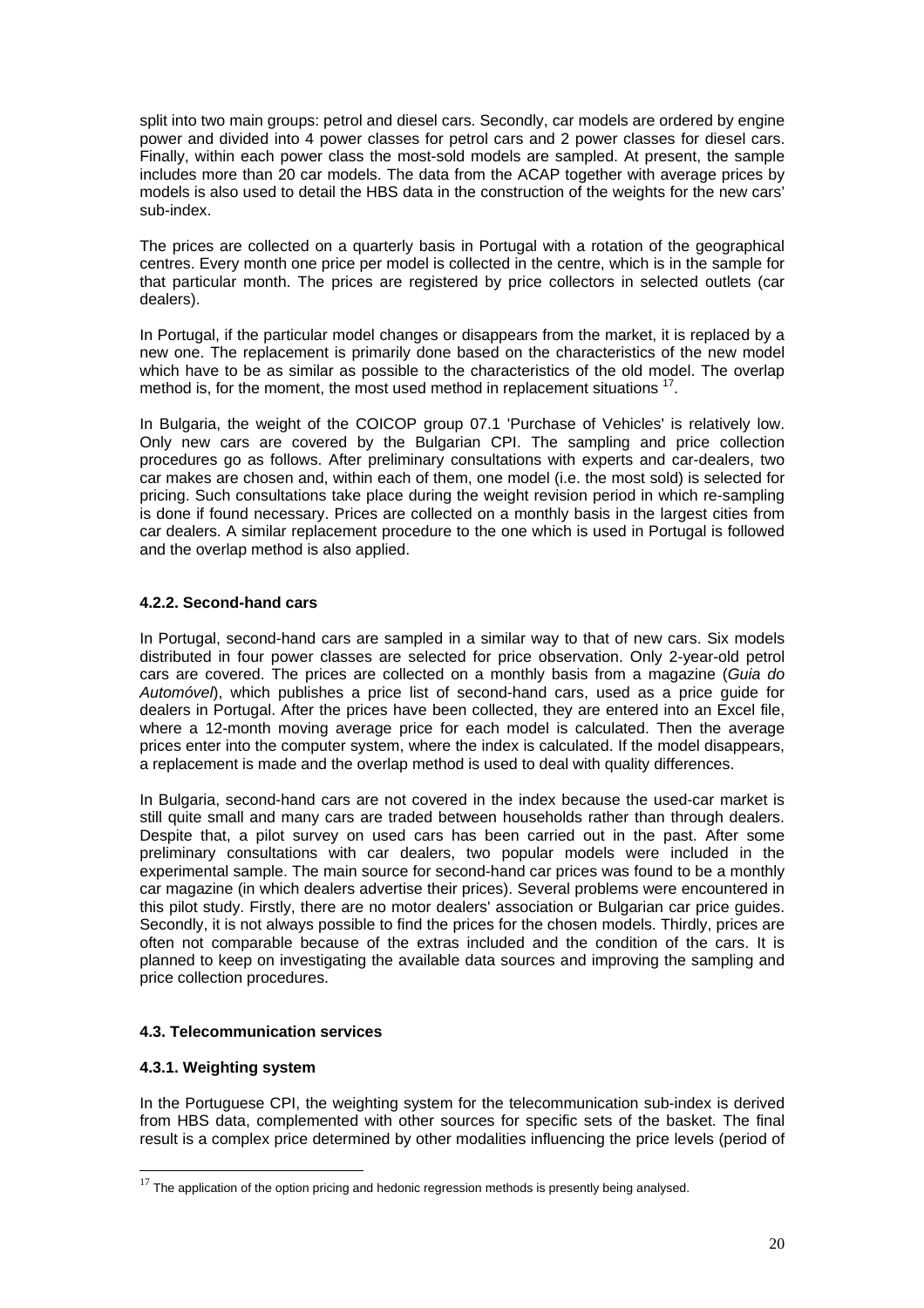the weekday/weekend, length of the call, price discounts, etc.). These modalities are based on the market structure on turnover figures for determining market shares in the data available from National Authority for Communications (ANACOM) and on consumers' preferences.

In Bulgaria, the main source for the construction of the telecommunication sub-index weights is the HBS. The HBS data is also further combined with additional sources in order to obtain more detailed weights. The data from NSI communication statistics on the annual revenues from sales to the population is used to split the weight for calls between fixed line and mobile phone operators. Furthermore, the data concerning the distribution of the traffic from the Bulgarian Telecommunication Company (the only fixed line operator in Bulgaria) is used to detail the weights through the different services. There is no reliable information to detail the weights for mobile phone services.

The breakdown of the Portuguese and Bulgarian sub-indices are shown in the annex.

## **4.3.2. Sampling**

Over the last five years, the telecommunications' market structure has evolved from a monopoly to a market competition situation in Portugal.

Despite the number of active providers of fixed line telephone services, the market concentration in Portugal is still high: one single company is responsible for approximately 90% of the national fixed line traffic and for 72% of the international fixed line traffic. This company is included in the sample for price observation of both national and international fixed line telephone calls. In addition, one more operator is selected for the observation of the prices for international fixed line calls. Almost all of the existing tariffs, offered by these two companies, are included for price observation.

There are three companies operating in the Portuguese mobile phone services market and all of them are covered in the index. The price items are chosen in terms of its turnover in each provider.

In Bulgaria, as was previously mentioned, the only provider of fixed line telephone services is the Bulgarian Telecommunication Company (BTC) and is thus the only company to be included in the CPI sample. The estimates made by BTC marketing experts are used for the selection of the items for price observation and the most popular/most sold approach is applied.

At present, the mobile phone services market is supplied by three companies. However, the market is dominated by only one of these companies. This company is selected for the survey of mobile services' prices. The selected mobile phone operator advises the statistical institute on the most preferable and used tariff plan. This kind of expertise is used for later tariff selection.

## **4.3.3. Price collection**

In both countries the prices for telecommunication services are collected on a monthly basis. The reference period for prices corresponds to the complete month, meaning that the price used for computing the index corresponds to a monthly average price. In both countries, price collection is managed centrally. In Portugal, prices are collected using price lists and Internet sites from providers, information from ANACOM and in case of doubt, direct contacts with the providers are also made. In Bulgaria, the prices are collected directly from providers.

In Portugal, prices are collected according to the modalities considered: kind of service and provider, whereas, in Bulgaria, prices are only collected according to the kind of service. This happens because of the specific features of the fixed line telephone services market and because of the approach used in the sample selection of the mobile phone operators.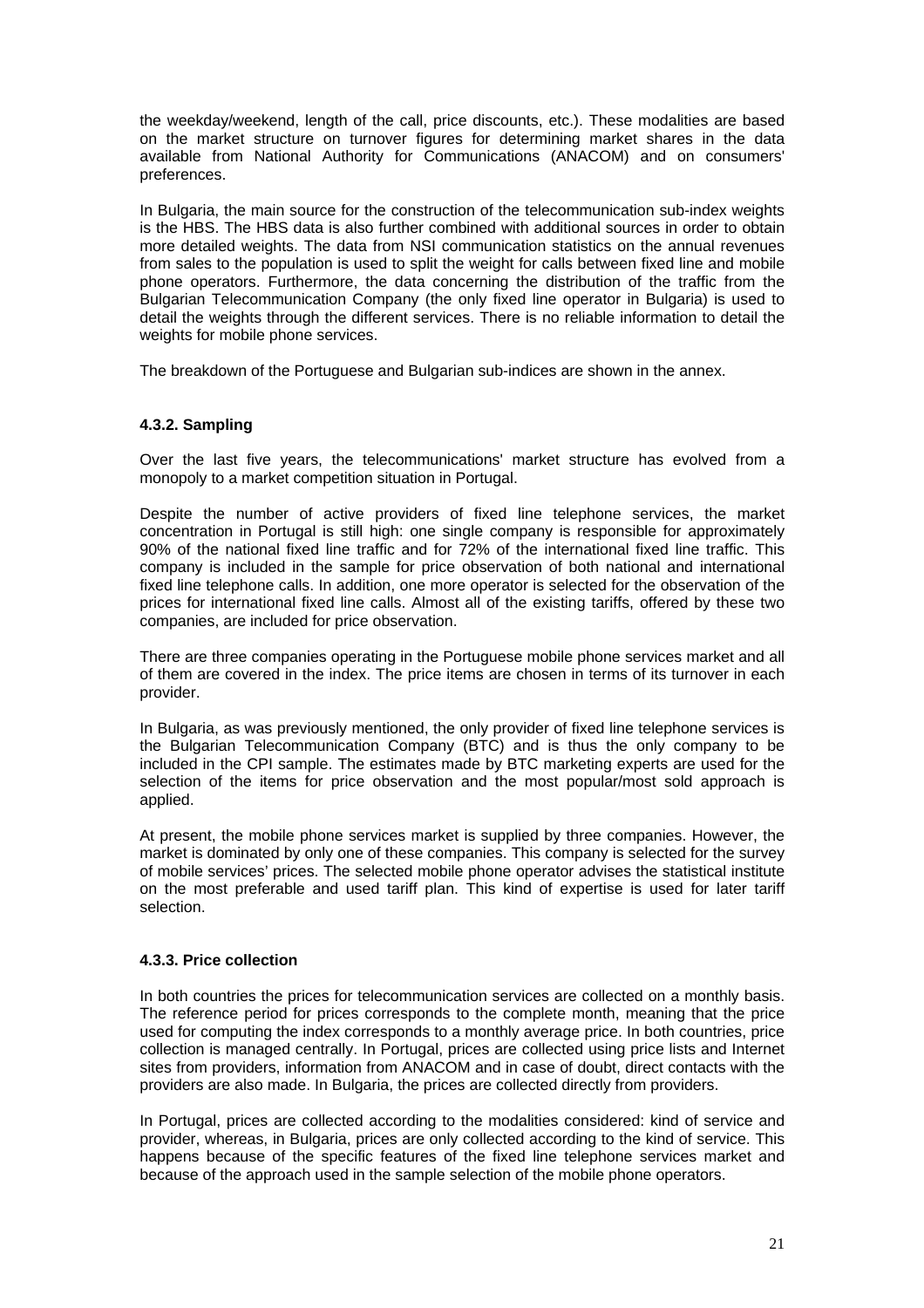### **4.3.4. Complex price calculation**

Complex prices are average prices, which include all tariffs with corresponding weights, if available. If the weights are not available, a geometric mean is applied.

In both countries, complex prices for each service are calculated with special software (xlsfiles) outside the main CPI computer software system. These prices are then typed into the main CPI compilation software.

In Portugal, apart from the tariffs, some other components are used when complex prices for fixed line telephone calls are calculated. These include the:

- average length of calls;
- distribution of the calls during a week (weekday/weekend, peak and off-peak hours);
- distribution of the calls according to their length in seconds and, where relevant;
- distribution of the consumers by normal and reduced prices and type of reductions.

The complex price for each mobile phone service is computed as a weighted average of a set of prices for similar items and the weight resulting from the turnover of each provider composed with its market share. Each price collected before entering into the main software is subject to a preliminary treatment in order to be converted into the representative price of the overall population and transactions.

In Bulgaria, average prices are calculated only in cases where detailed weights are available. In most cases a geometric mean is applied.

### **5. OTHER INDICES**

### **5.1. The Harmonised Index of Consumer Prices**

In both countries, the HICP is regarded as the best indicator for international comparisons and price stability measurement purposes and, in light of this idea, does not replace national CPIs.

While the HICP is seen to be the most appropriate price index for the purposes of (macro) economic analysis, national CPIs are, in this context, regarded as being the most suitable available indicator for the purposes of private and governmental uses such as index linking of wages, rents and other contractual payments.

Portugal, as a Member State of the European Union (EU), compiles and publishes its HICP on a monthly basis. Bulgaria, as a Candidate Country, produces its HICP in close compliance with EU legislation but, for the time being, does not publish it.

The compilation methodology of both national indices have undergone significant developments over the last few years, aligning themselves more closely to the rules followed by the HICP. National CPIs represent, in the two countries, the basic building block in the HICP compilation process.

In Portugal, the HICP is built upon the elementary indices of the Portuguese national CPI using a different weighting structure which includes the expenditure of non-residents. This expenditure is estimated on the basis of a survey on the expenditure of non-residents and on National Accounts data.

In spite of all the difficulties. Bulgaria has made substantial efforts to implement the HICP standards and has already achieved a close compliance with EU legislation. However, there are still some problems to solve in order to meet all the harmonisation requirements. The main difficulties revolve around the implementation of the HICP's domestic concept in the index, the construction of the 'net' insurance weights and the full implementation of quality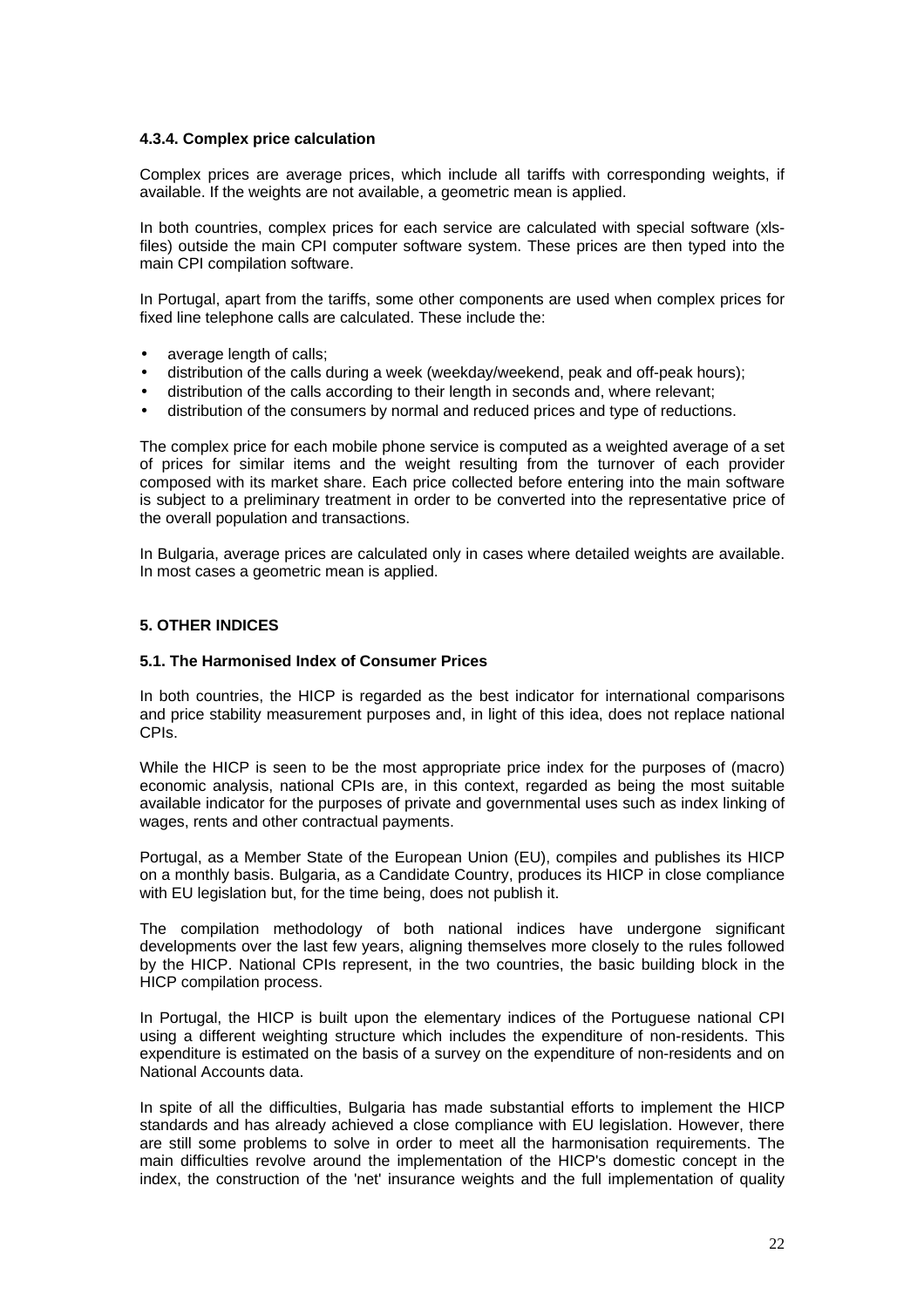adjustment methods. At the moment, the Bulgarian HICP and the national CPI are exactly the same.

## **5.2. Other**

Besides the CPI and the HICP, a core inflation index (CII) and a so-called 'Price Index for a Small Basket' (PISB) are also calculated and disseminated in Portugal and Bulgaria respectively.

In Portugal, the CII is compiled excluding unprocessed food and energy products from the allitems CPI. The primary objective of this index is to capture the 'core' or underlying inflation pressures in the economy by eliminating some of the CPI components which are most likely to be affected by (temporary) external shocks.

In Bulgaria, the PISB measures the average price change of a basket of 100 goods and services which are important for the 20% lower-income households. The calculation procedure of the index is identical to that of the CPI. The purpose of the PISB is to provide information for the analysis of social and economic changes within the country and for the lower-income group of households.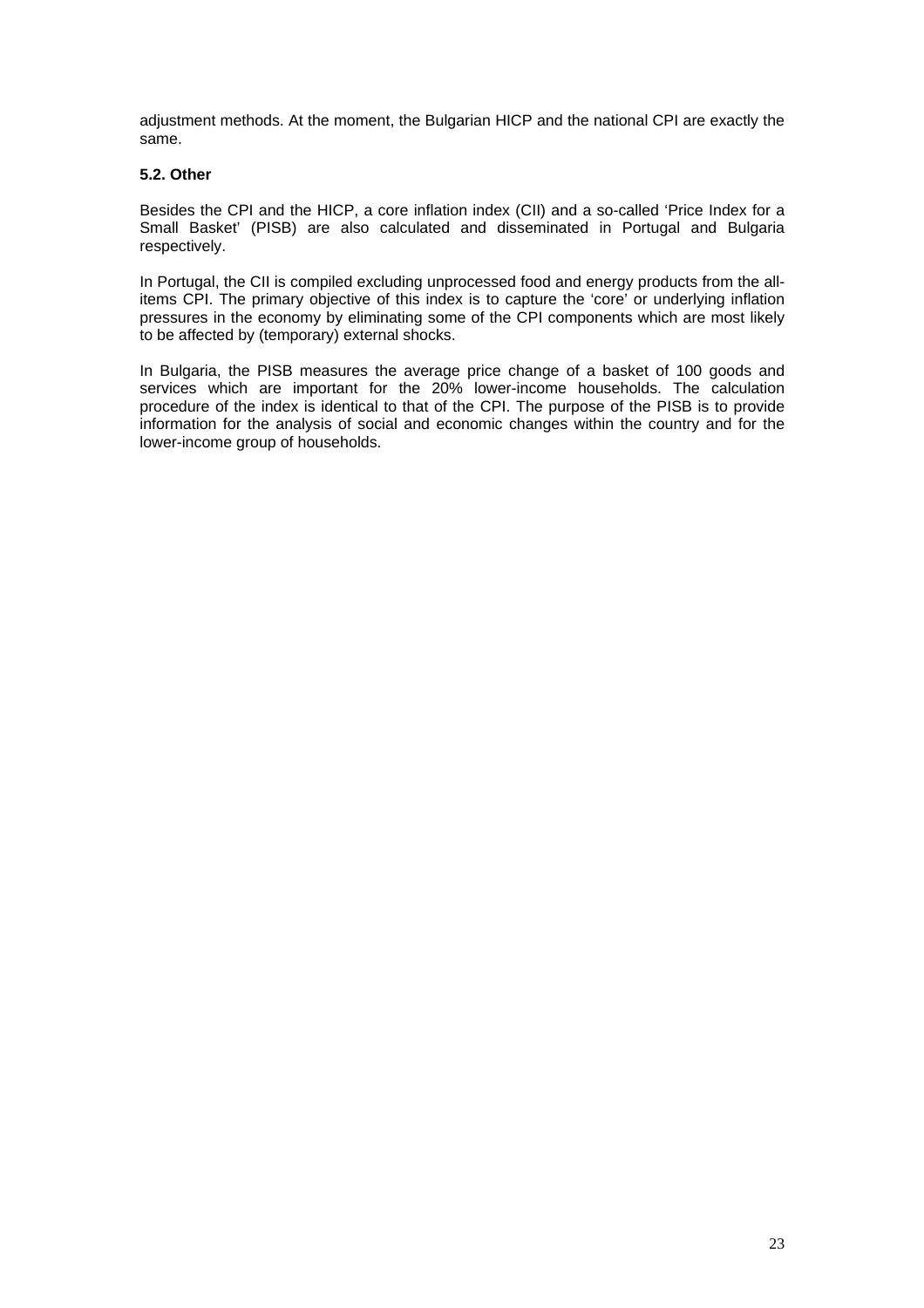### **SUMMARY AND CONCLUSIONS**

There is no difference between the index definition of the two countries. Both CPIs are defined as inflation and not as cost-of-living indicators.

In both countries, the data taken from HBS is the main primary source for the CPI weight compilation. However, although additional data sources are widely used in combination with HBS information, this is only done in a few particular cases in Bulgaria.

The two CPIs are presently compiled using a chained Laspeyres-type index formulation with annual links. In Bulgaria, this functional form has been applied from the outset of CPI production (i.e. 1990). In Portugal, however, the adoption of such an index formulation is fairly recent, with its introduction at the time of the last major CPI revision (i.e. 2002).

The most significant differences between the Portuguese and Bulgarian CPIs stem from the different (spatial) stratification of the two indices: regional in Portugal and national in Bulgaria. Due to this, in Portugal, elementary aggregates are defined at regional level, whereas in Bulgaria they are defined at a national level.

The two indices use different formulas for the calculation of their elementary aggregates. Furthermore, the aggregation process itself is slightly different, with more stages in the case of Portugal than in the case of Bulgaria. In Portugal, regional as well as national indices are calculated. In Bulgaria, no regional weights are used and only indices for the whole country are compiled.

On the whole, the sampling procedures that are followed in the compilation of the two indices are the same. Locality, outlet and product samples are mainly drawn on the basis of HBS and other additional data sources and on non-probability sampling techniques (cut-off, judgmental, etc). The main difference found is that, in the Portuguese CPI, product samples are drawn using more external data sources than in the Bulgarian CPI. This should come as no surprise, especially if we take into account the periodicity of the HBS in the two countries: continuous in Bulgaria and carried out, on average, on a quinquennial basis in Portugal.

There are a few differences in the way price collection is organised in the two countries. In Portugal, products which in the short term show marginal price variations, are not observed in all price collection centres at the same time. For these products, the collection of prices is subject to a quarterly sample rotation of the price collection centres. In Bulgaria, such a system does not exist and most of the prices are collected on a monthly basis. Furthermore, the price collection period is shorter in Portugal than in Bulgaria. Leaving aside all particularities of price collection (collection of fresh fruit and vegetables prices, collection of centralised prices, etc), the length of the price collection period is around five weekdays in Portugal and around fourteen weekdays in Bulgaria.

Portugal has more experience in the field of quality adjustments. In Portugal, quality adjustments have been used in a systematic way since 1997. Moreover, explicit quality adjustment methods have recently been introduced. In Bulgaria, the problem of quality change has only been dealt with in a more comprehensive way for a few years.

Both countries apply similar validation procedures. The greatest difference comes from the way validation work is organised. While in Portugal most of the data validation work is concentrated at a regional level, in Bulgaria validation work is distributed more evenly between national and regional offices.

Dissemination of the CPI data is done in a similar way in both countries. Nevertheless, some differences exist. In Bulgaria, CPI results are presented at regular monthly press conferences, whereas in Portugal, this only happens when major changes in CPI methodology occur. Another difference worth mentioning is that, with the exception of the press releases that are published in January of each year, stress is given to year-on-year rates of change whereas in Bulgaria, press releases tend to be focused on month-on-month rates of change.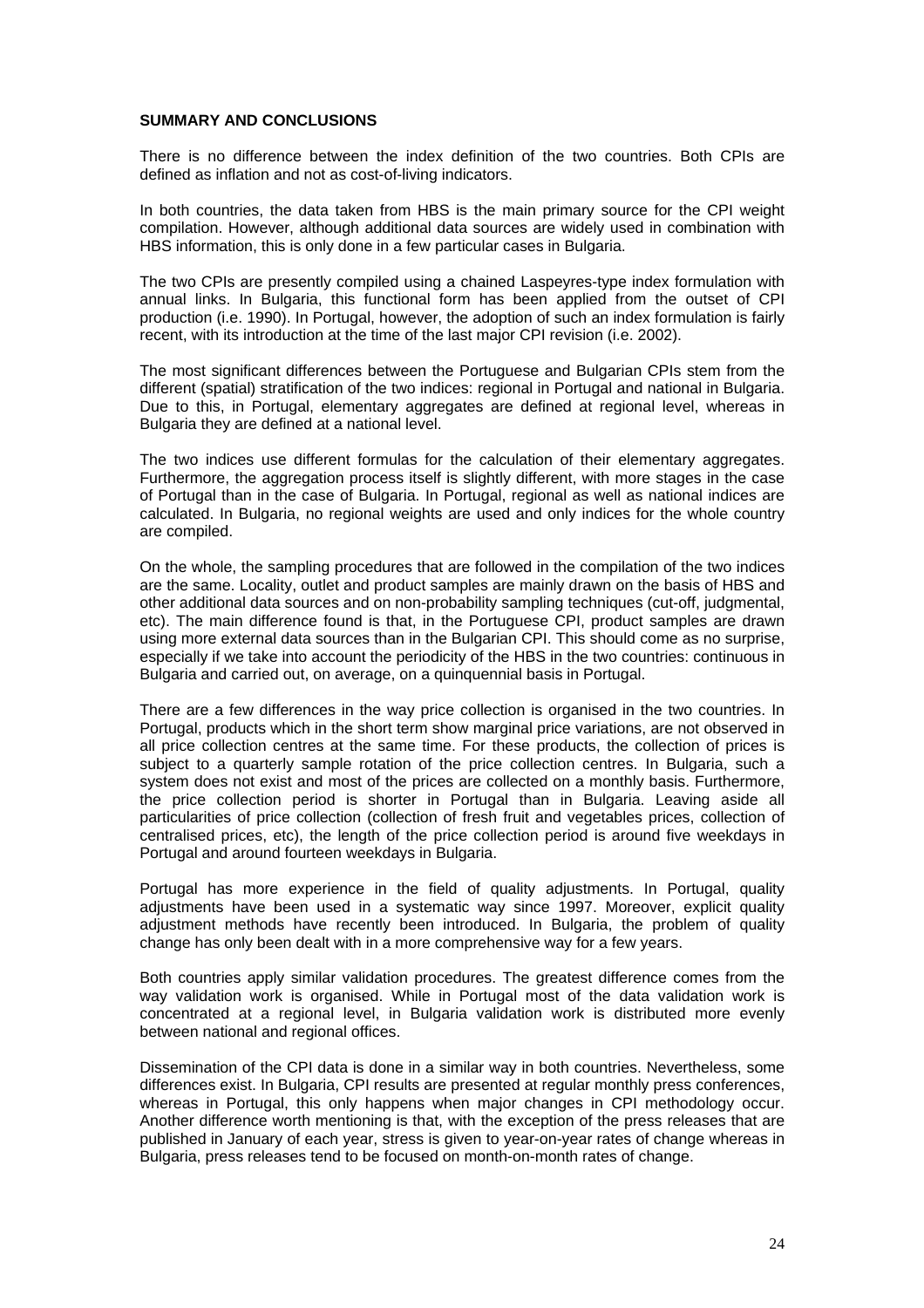The electricity sub-indices in these two countries are complied in a similar manner. The only significant difference appears in the way prices are collected: locally in Portugal; centrally in Bulgaria.

In both countries the weights of the elementary aggregates included in the telecommunication index are constructed in a similar way. Basically, it consists of combining the HBS data with information from additional sources taken from various reliable sources (electricity market supervision authorities, electricity companies, etc). In Portugal, more detailed weights are used than in Bulgaria. This essentially happens because of the existence and availability of more detailed data in Portugal. Portugal and Bulgaria follow different approaches in sampling companies and tariffs. In Portugal, almost all the companies and tariffs are selected for price observation, whereas in Bulgaria, only those that are considered the most representative are selected. In both countries, prices for telecommunication services are centrally collected and complex prices are computed out of the main software for price calculation.

The sub-indices for cars are constructed in different ways in these two countries. This is partly due to the specific car market features that the two countries exhibit but also to data availability issues.

Overall, it is possible to say that the differences between the two indices are more of degree than of kind. Both indices have undergone substantial redesign over the past few years and can be considered as being of a good quality. Recent changes in the two CPIs have mainly been driven by HICP developments. Portugal has participated in the HICP harmonisation process from the outset. The Bulgarian CPI could, therefore, profit from this experience and future co-operation between the two countries could be based on this premise. Co-operation in the field of quality adjustment, for example, would be a good starting point.

### **Bibliography**

- INE (2002), 'Índice de Preços no Consumidor: base 2002, nota metodológia', Instituto Nacional de Estatística, Lisboa, http://www.ine.pt (in Portuguese).
- INE (2003), 'Sampling, Price Collection and Quality Adjustment Procedures Used in the Compilation of the Portuguese CPI', Instituto Nacional de Estatística, Lisboa, http://www.ine.pt.
- NSI (1997), Methodology for the Statistical Survey of Consumer Prices' , NSI, Sofia, (in Bulgarian).
- NSI (2003), 'Consumer Price Index Methodology (up-dated January 2003)' http://www.nsi.bg, (in Bulgarian/English).
- NSI (2003), 'Methodology for construction and calculation of an index based on 100 goods and services, which are the most necessary for day-to-day living', http://www.nsi.bg, (in Bulgarian)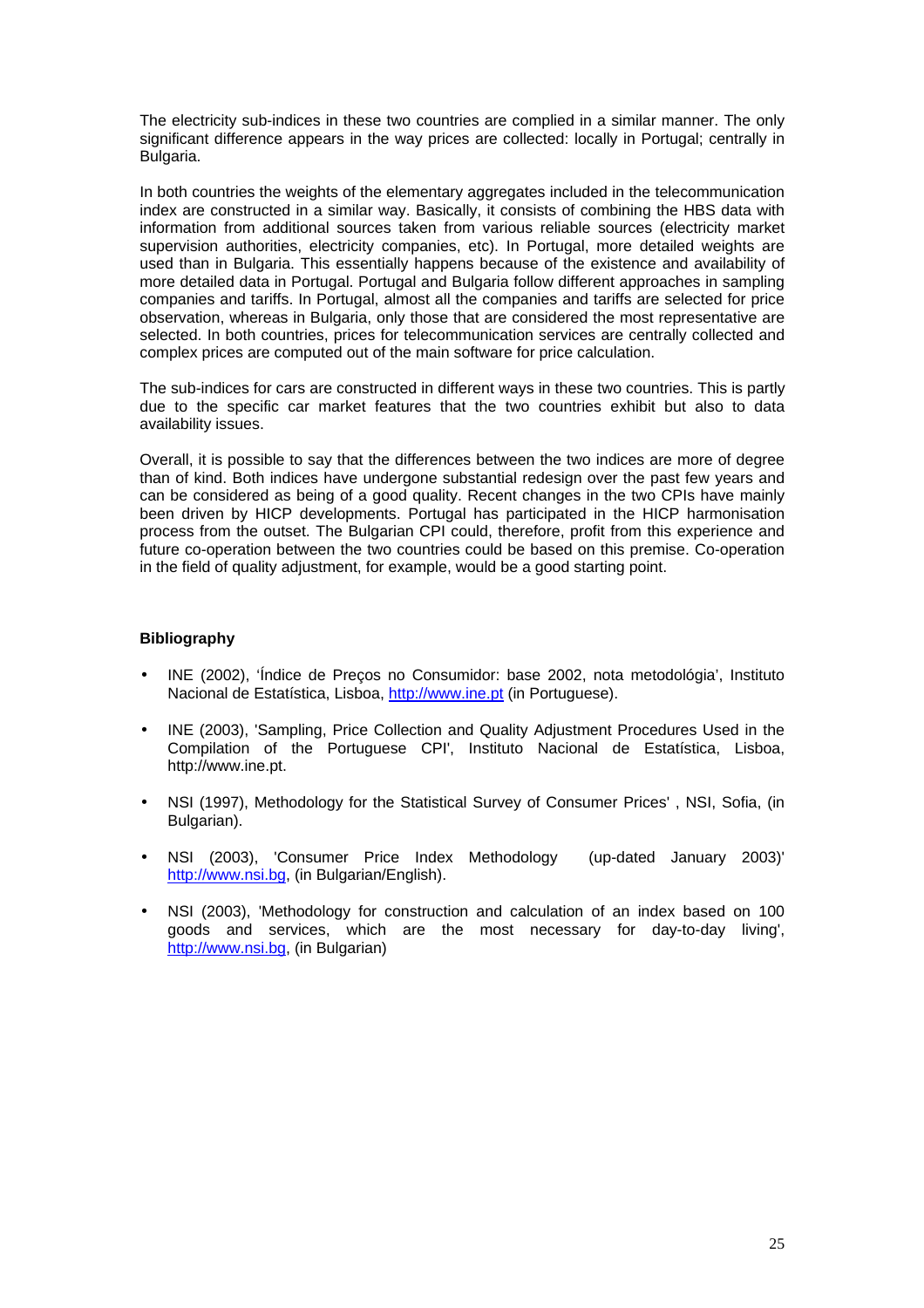### **ANNEXES**

**Calculation stages of the Portuguese and Bulgarian CPIs**

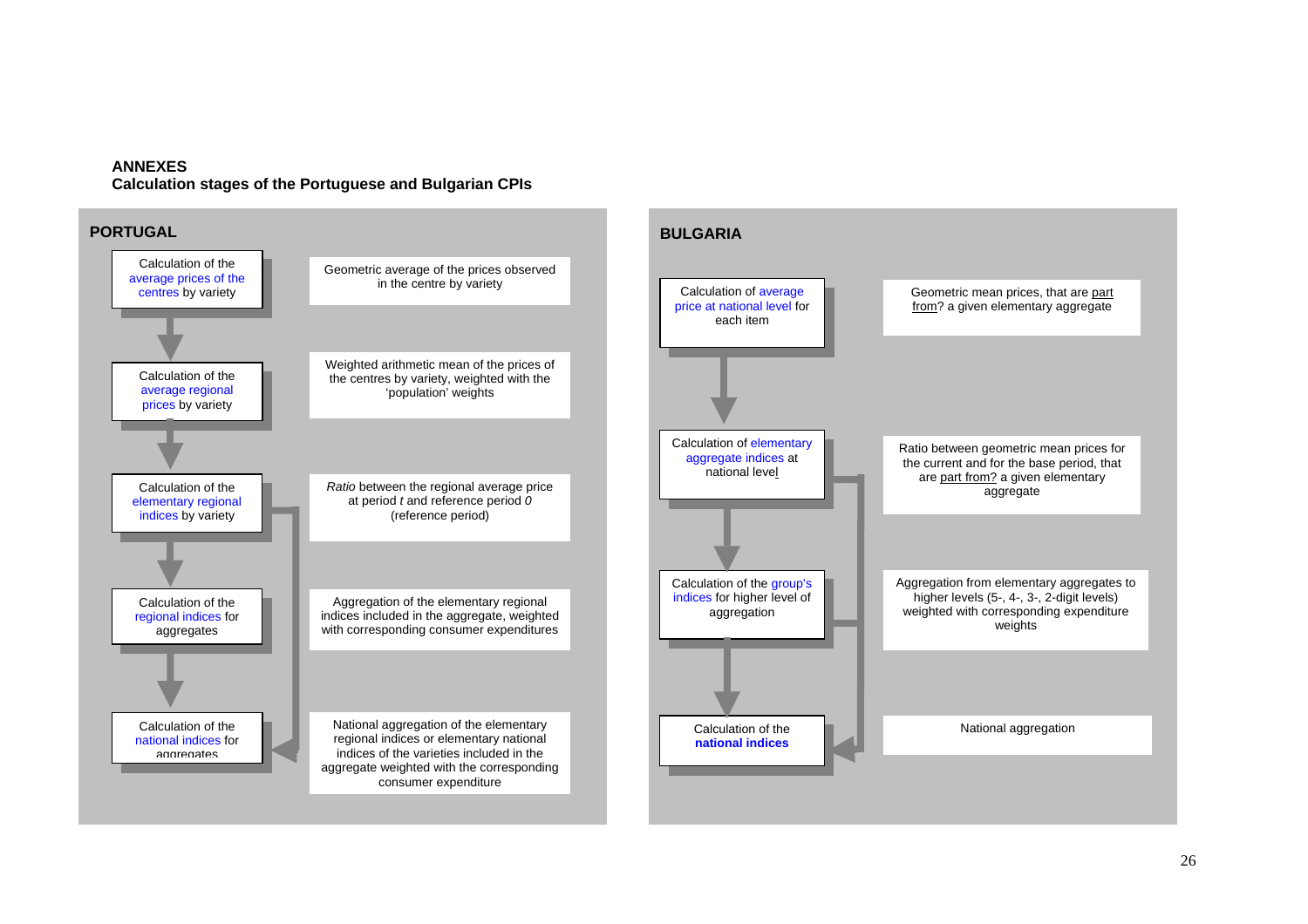## **Price collection organisational structures**

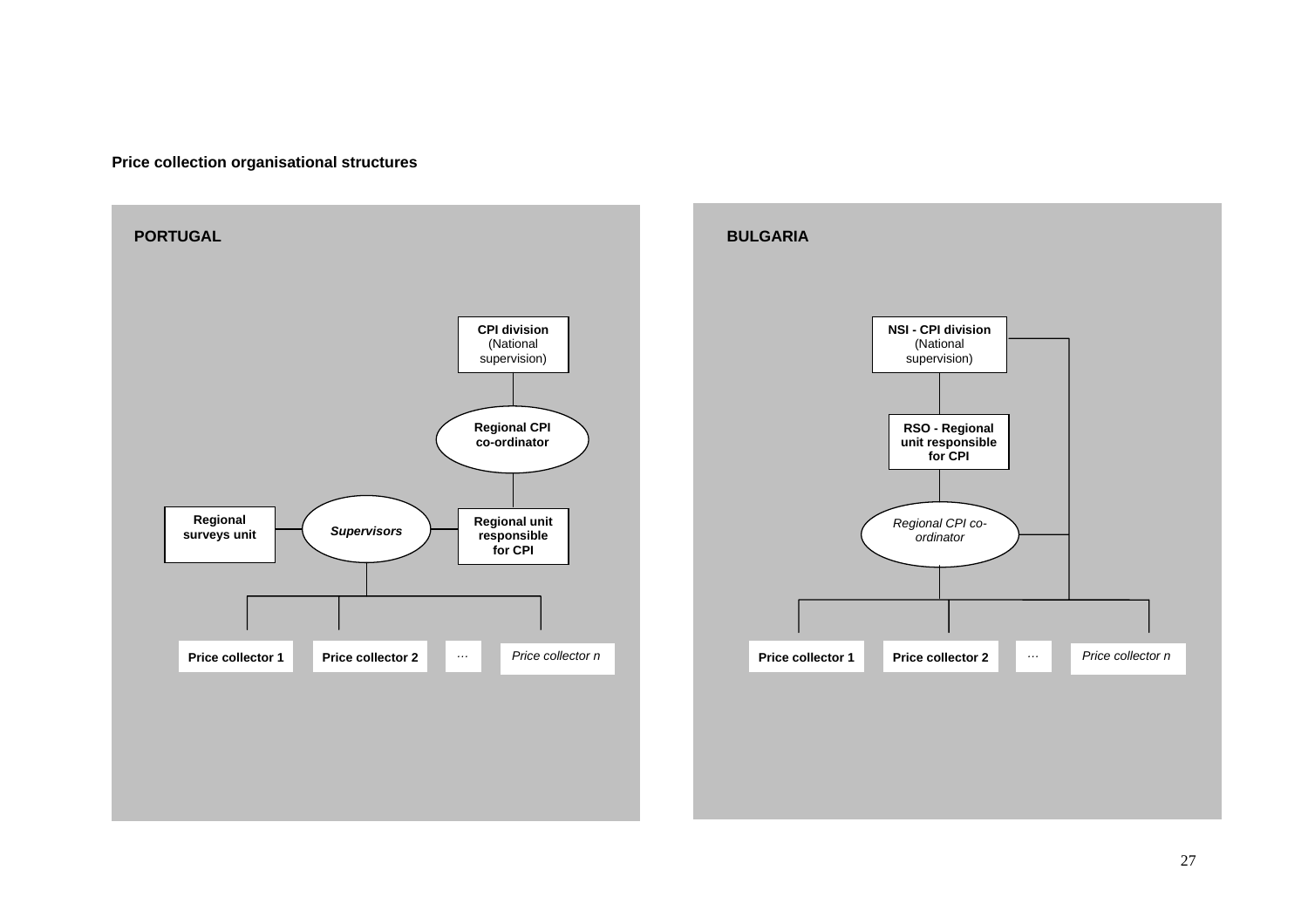![](_page_28_Figure_0.jpeg)

**Quality adjustments in the Portuguese and Bulgarian CPIs**

![](_page_28_Figure_2.jpeg)